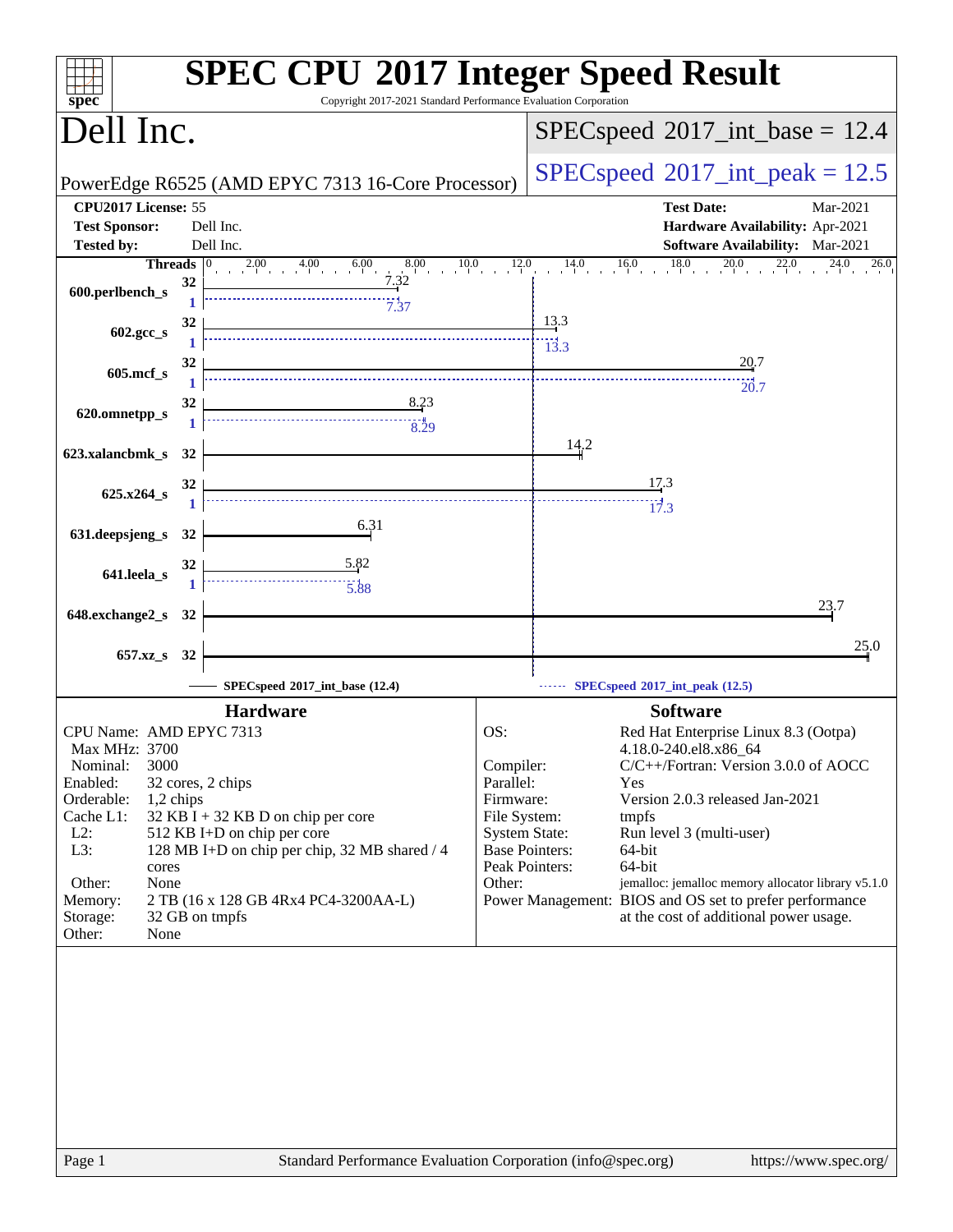Copyright 2017-2021 Standard Performance Evaluation Corporation

### Dell Inc.

**[spec](http://www.spec.org/)**

 $+\ +$ 

#### $SPECspeed^{\circledcirc}2017\_int\_base = 12.4$  $SPECspeed^{\circledcirc}2017\_int\_base = 12.4$

PowerEdge R6525 (AMD EPYC 7313 16-Core Processor) [SPECspeed](http://www.spec.org/auto/cpu2017/Docs/result-fields.html#SPECspeed2017intpeak)®2017\_int\_peak =  $12.5$ 

**[CPU2017 License:](http://www.spec.org/auto/cpu2017/Docs/result-fields.html#CPU2017License)** 55 **[Test Date:](http://www.spec.org/auto/cpu2017/Docs/result-fields.html#TestDate)** Mar-2021 **[Test Sponsor:](http://www.spec.org/auto/cpu2017/Docs/result-fields.html#TestSponsor)** Dell Inc. **[Hardware Availability:](http://www.spec.org/auto/cpu2017/Docs/result-fields.html#HardwareAvailability)** Apr-2021

**[Tested by:](http://www.spec.org/auto/cpu2017/Docs/result-fields.html#Testedby)** Dell Inc. **[Software Availability:](http://www.spec.org/auto/cpu2017/Docs/result-fields.html#SoftwareAvailability)** Mar-2021

**[Results Table](http://www.spec.org/auto/cpu2017/Docs/result-fields.html#ResultsTable)**

|                                      | <b>Base</b>    |                |       |                | <b>Peak</b> |                |       |                |                |              |                |              |                |              |
|--------------------------------------|----------------|----------------|-------|----------------|-------------|----------------|-------|----------------|----------------|--------------|----------------|--------------|----------------|--------------|
| <b>Benchmark</b>                     | <b>Threads</b> | <b>Seconds</b> | Ratio | <b>Seconds</b> | Ratio       | <b>Seconds</b> | Ratio | <b>Threads</b> | <b>Seconds</b> | <b>Ratio</b> | <b>Seconds</b> | <b>Ratio</b> | <b>Seconds</b> | <b>Ratio</b> |
| $600.$ perlbench $\mathsf{S}$        | 32             | 242            | 7.34  | 243            | 7.32        |                |       |                | 241            | 7.38         | 241            | 7.37         |                |              |
| $602 \text{.} \text{gcc}\text{_<}$ s | 32             | 299            | 13.3  | <b>300</b>     | 13.3        |                |       |                | 298            | 13.4         | <u>298</u>     | 13.3         |                |              |
| $605$ .mcf s                         | 32             | 227            | 20.8  | 228            | 20.7        |                |       |                | 228            | 20.7         | 227            | 20.8         |                |              |
| 620.omnetpp_s                        | 32             | 198            | 8.23  | 197            | 8.28        |                |       |                | 195            | 8.36         | 197            | 8.29         |                |              |
| 623.xalancbmk s                      | 32             | 99.9           | 14.2  | 99.2           | 14.3        |                |       | 32             | 99.9           | 14.2         | 99.2           | 14.3         |                |              |
| 625.x264 s                           | 32             | 102            | 17.3  | 102            | 17.3        |                |       |                | 102            | 17.3         | 102            | 17.3         |                |              |
| $631.$ deepsjeng $s$                 | 32             | 227            | 6.31  | 227            | 6.32        |                |       | 32             | 227            | 6.31         | 227            | 6.32         |                |              |
| 641.leela s                          | 32             | 292            | 5.85  | 293            | 5.82        |                |       |                | 290            | 5.88         | 290            | 5.89         |                |              |
| 648.exchange2_s                      | 32             | 124            | 23.7  | 124            | 23.7        |                |       | 32             | <u>124</u>     | 23.7         | 124            | 23.7         |                |              |
| $657.xz$ <sub>S</sub>                | 32             | 246            | 25.1  | 247            | 25.0        |                |       | 32             | 246            | 25.1         | 247            | 25.0         |                |              |
| $SPECspeed*2017$ int base =          |                |                | 12.4  |                |             |                |       |                |                |              |                |              |                |              |
| $SPEC speed*2017\_int\_peak =$       |                |                | 12.5  |                |             |                |       |                |                |              |                |              |                |              |

Results appear in the [order in which they were run.](http://www.spec.org/auto/cpu2017/Docs/result-fields.html#RunOrder) Bold underlined text [indicates a median measurement.](http://www.spec.org/auto/cpu2017/Docs/result-fields.html#Median)

#### **[Compiler Notes](http://www.spec.org/auto/cpu2017/Docs/result-fields.html#CompilerNotes)**

The AMD64 AOCC Compiler Suite is available at <http://developer.amd.com/amd-aocc/>

#### **[Submit Notes](http://www.spec.org/auto/cpu2017/Docs/result-fields.html#SubmitNotes)**

The config file option 'submit' was used. 'numactl' was used to bind copies to the cores. See the configuration file for details.

#### **[Operating System Notes](http://www.spec.org/auto/cpu2017/Docs/result-fields.html#OperatingSystemNotes)**

'ulimit -s unlimited' was used to set environment stack size 'ulimit -l 2097152' was used to set environment locked pages in memory limit runcpu command invoked through numactl i.e.: numactl --interleave=all runcpu <etc> 'echo 8 > /proc/sys/vm/dirty\_ratio' run as root to limit dirty cache to 8% of memory. 'echo 1 > /proc/sys/vm/swappiness' run as root to limit swap usage to minimum necessary. 'echo 1 > /proc/sys/vm/zone\_reclaim\_mode' run as root to free node-local memory and avoid remote memory usage. 'sync; echo 3 > /proc/sys/vm/drop\_caches' run as root to reset filesystem caches. 'sysctl -w kernel.randomize\_va\_space=0' run as root to disable address space layout randomization (ASLR) to reduce run-to-run variability.

| Page 2 | Standard Performance Evaluation Corporation (info@spec.org) | https://www.spec.org/ |
|--------|-------------------------------------------------------------|-----------------------|
|--------|-------------------------------------------------------------|-----------------------|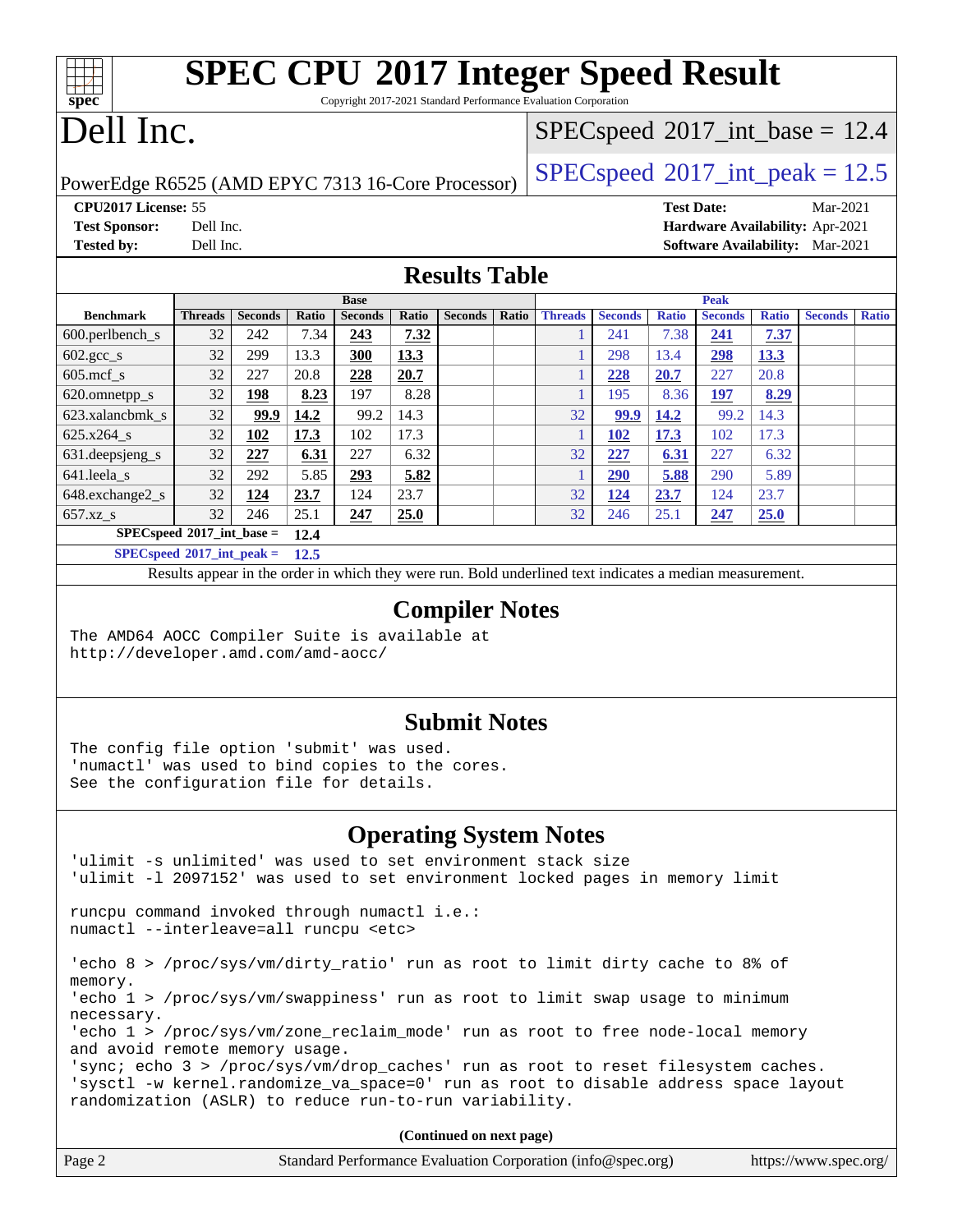#### **[spec](http://www.spec.org/) [SPEC CPU](http://www.spec.org/auto/cpu2017/Docs/result-fields.html#SPECCPU2017IntegerSpeedResult)[2017 Integer Speed Result](http://www.spec.org/auto/cpu2017/Docs/result-fields.html#SPECCPU2017IntegerSpeedResult)** Copyright 2017-2021 Standard Performance Evaluation Corporation Dell Inc. PowerEdge R6525 (AMD EPYC 7313 16-Core Processor) [SPECspeed](http://www.spec.org/auto/cpu2017/Docs/result-fields.html#SPECspeed2017intpeak)®2017\_int\_peak =  $12.5$  $SPECspeed^{\circledcirc}2017\_int\_base = 12.4$  $SPECspeed^{\circledcirc}2017\_int\_base = 12.4$ **[CPU2017 License:](http://www.spec.org/auto/cpu2017/Docs/result-fields.html#CPU2017License)** 55 **[Test Date:](http://www.spec.org/auto/cpu2017/Docs/result-fields.html#TestDate)** Mar-2021 **[Test Sponsor:](http://www.spec.org/auto/cpu2017/Docs/result-fields.html#TestSponsor)** Dell Inc. **[Hardware Availability:](http://www.spec.org/auto/cpu2017/Docs/result-fields.html#HardwareAvailability)** Apr-2021 **[Tested by:](http://www.spec.org/auto/cpu2017/Docs/result-fields.html#Testedby)** Dell Inc. **[Software Availability:](http://www.spec.org/auto/cpu2017/Docs/result-fields.html#SoftwareAvailability)** Mar-2021 **[Operating System Notes \(Continued\)](http://www.spec.org/auto/cpu2017/Docs/result-fields.html#OperatingSystemNotes)** To enable Transparent Hugepages (THP) for all allocations, 'echo always > /sys/kernel/mm/transparent\_hugepage/enabled' and 'echo always > /sys/kernel/mm/transparent\_hugepage/defrag' run as root. **[Environment Variables Notes](http://www.spec.org/auto/cpu2017/Docs/result-fields.html#EnvironmentVariablesNotes)** Environment variables set by runcpu before the start of the run: GOMP\_CPU\_AFFINITY = "0-31" LD\_LIBRARY\_PATH = "/mnt/ramdisk/cpu2017-1.1.5/amd\_speed\_aocc300\_milan\_B\_lib/64;/mnt/ramdis k/cpu2017-1.1.5/amd\_speed\_aocc300\_milan\_B\_lib/32:" MALLOC\_CONF = "retain:true" OMP\_DYNAMIC = "false" OMP\_SCHEDULE = "static" OMP\_STACKSIZE = "128M" OMP\_THREAD\_LIMIT = "32" Environment variables set by runcpu during the 600.perlbench\_s peak run: GOMP\_CPU\_AFFINITY = "0" Environment variables set by runcpu during the 602.gcc\_s peak run: GOMP\_CPU\_AFFINITY = "0" Environment variables set by runcpu during the 605.mcf\_s peak run: GOMP\_CPU\_AFFINITY = "0" Environment variables set by runcpu during the 620.omnetpp s peak run: GOMP\_CPU\_AFFINITY = "0" Environment variables set by runcpu during the  $625.x264$  s peak run: GOMP\_CPU\_AFFINITY = "0" Environment variables set by runcpu during the 641.leela\_s peak run: GOMP\_CPU\_AFFINITY = "0" **[General Notes](http://www.spec.org/auto/cpu2017/Docs/result-fields.html#GeneralNotes)**

Binaries were compiled on a system with 2x AMD EPYC 7742 CPU + 1TiB Memory using openSUSE 15.2 NA: The test sponsor attests, as of date of publication, that CVE-2017-5754 (Meltdown) is mitigated in the system as tested and documented. Yes: The test sponsor attests, as of date of publication, that CVE-2017-5753 (Spectre variant 1) is mitigated in the system as tested and documented. Yes: The test sponsor attests, as of date of publication, that CVE-2017-5715 (Spectre variant 2)

| Page 3 | Standard Performance Evaluation Corporation (info@spec.org) | https://www.spec.org/ |
|--------|-------------------------------------------------------------|-----------------------|
|--------|-------------------------------------------------------------|-----------------------|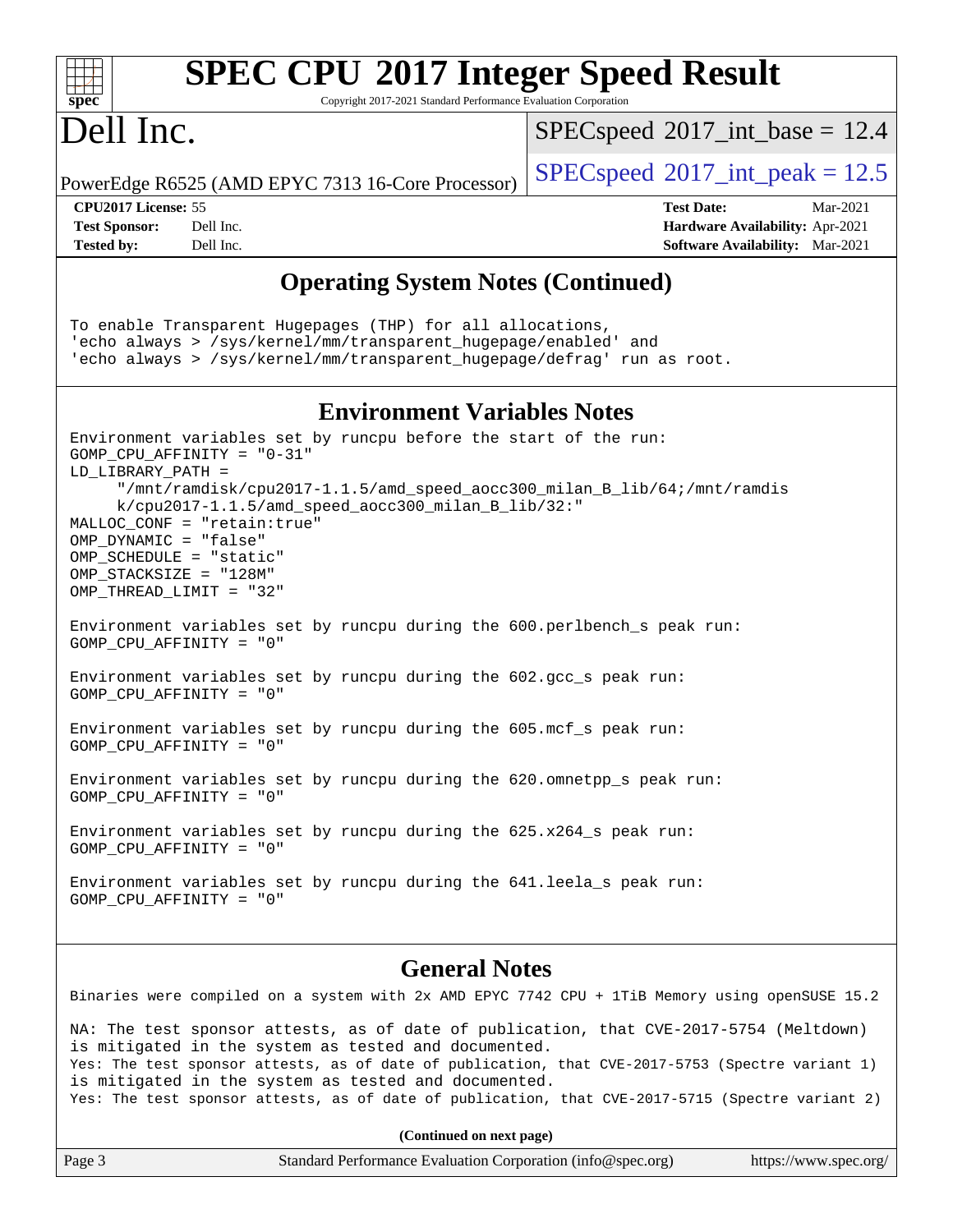| <b>SPEC CPU®2017 Integer Speed Result</b><br>spec <sup>®</sup><br>Copyright 2017-2021 Standard Performance Evaluation Corporation                                                                                                                                                                                         |                                                                    |
|---------------------------------------------------------------------------------------------------------------------------------------------------------------------------------------------------------------------------------------------------------------------------------------------------------------------------|--------------------------------------------------------------------|
| Dell Inc.                                                                                                                                                                                                                                                                                                                 | $SPEC speed^{\circ}2017\_int\_base = 12.4$                         |
| PowerEdge R6525 (AMD EPYC 7313 16-Core Processor)                                                                                                                                                                                                                                                                         | $SPEC speed^{\circ}2017\_int\_peak = 12.5$                         |
| CPU2017 License: 55                                                                                                                                                                                                                                                                                                       | <b>Test Date:</b><br>Mar-2021                                      |
| Dell Inc.<br><b>Test Sponsor:</b><br>Dell Inc.<br><b>Tested by:</b>                                                                                                                                                                                                                                                       | Hardware Availability: Apr-2021<br>Software Availability: Mar-2021 |
|                                                                                                                                                                                                                                                                                                                           |                                                                    |
| <b>General Notes (Continued)</b>                                                                                                                                                                                                                                                                                          |                                                                    |
| is mitigated in the system as tested and documented.                                                                                                                                                                                                                                                                      |                                                                    |
| Benchmark run from a 32 GB ramdisk created with the cmd: "mount -t tmpfs -o size=32G tmpfs /mnt/ramdisk"<br>jemalloc: configured and built with GCC v4.8.2 in RHEL 7.4 (No options specified)<br>jemalloc 5.1.0 is available here:<br>https://github.com/jemalloc/jemalloc/releases/download/5.1.0/jemalloc-5.1.0.tar.bz2 |                                                                    |
| <b>Platform Notes</b>                                                                                                                                                                                                                                                                                                     |                                                                    |
| BIOS settings:                                                                                                                                                                                                                                                                                                            |                                                                    |
| Logical processor<br>: Disabled<br>: Enabled                                                                                                                                                                                                                                                                              |                                                                    |
| L3 Cache as NUMA Domain<br>Virtualization Technology : Disabled                                                                                                                                                                                                                                                           |                                                                    |
| DRAM Refresh Delay<br>: Performance                                                                                                                                                                                                                                                                                       |                                                                    |
| System Profile<br>: Custom<br>: Maximum Performance                                                                                                                                                                                                                                                                       |                                                                    |
| CPU Power Management<br>: Disabled<br>Memory Patrol Scrub                                                                                                                                                                                                                                                                 |                                                                    |
| PCI ASPM L1 Link                                                                                                                                                                                                                                                                                                          |                                                                    |
| : Disabled<br>Power Management                                                                                                                                                                                                                                                                                            |                                                                    |
| Sysinfo program /mnt/ramdisk/cpu2017-1.1.5/bin/sysinfo<br>Rev: r6538 of 2020-09-24 e8664e66d2d7080afeaa89d4b38e2f1c<br>running on rhel-8-3-amd Fri Mar $5\,08:52:26\,2021$                                                                                                                                                |                                                                    |
| SUT (System Under Test) info as seen by some common utilities.                                                                                                                                                                                                                                                            |                                                                    |
| For more information on this section, see<br>https://www.spec.org/cpu2017/Docs/config.html#sysinfo                                                                                                                                                                                                                        |                                                                    |
|                                                                                                                                                                                                                                                                                                                           |                                                                    |
| From /proc/cpuinfo<br>model name: AMD EPYC 7313 16-Core Processor                                                                                                                                                                                                                                                         |                                                                    |
| "physical id"s (chips)<br>2                                                                                                                                                                                                                                                                                               |                                                                    |
| 32 "processors"                                                                                                                                                                                                                                                                                                           |                                                                    |
| cores, siblings (Caution: counting these is hw and system dependent. The following<br>excerpts from /proc/cpuinfo might not be reliable. Use with caution.)<br>cpu cores : 16<br>siblings : 16                                                                                                                            |                                                                    |
| physical 0: cores 0 1 2 3 4 5 6 7 8 9 10 11 12 13 14 15                                                                                                                                                                                                                                                                   |                                                                    |
| physical 1: cores 0 1 2 3 4 5 6 7 8 9 10 11 12 13 14 15                                                                                                                                                                                                                                                                   |                                                                    |
| From 1scpu:                                                                                                                                                                                                                                                                                                               |                                                                    |
| Architecture:<br>x86_64                                                                                                                                                                                                                                                                                                   |                                                                    |
| 32-bit, 64-bit<br>$CPU op-mode(s):$<br>Byte Order:<br>Little Endian                                                                                                                                                                                                                                                       |                                                                    |
| CPU(s):<br>32                                                                                                                                                                                                                                                                                                             |                                                                    |
|                                                                                                                                                                                                                                                                                                                           |                                                                    |
| (Continued on next page)                                                                                                                                                                                                                                                                                                  |                                                                    |
| Page 4<br>Standard Performance Evaluation Corporation (info@spec.org)                                                                                                                                                                                                                                                     | https://www.spec.org/                                              |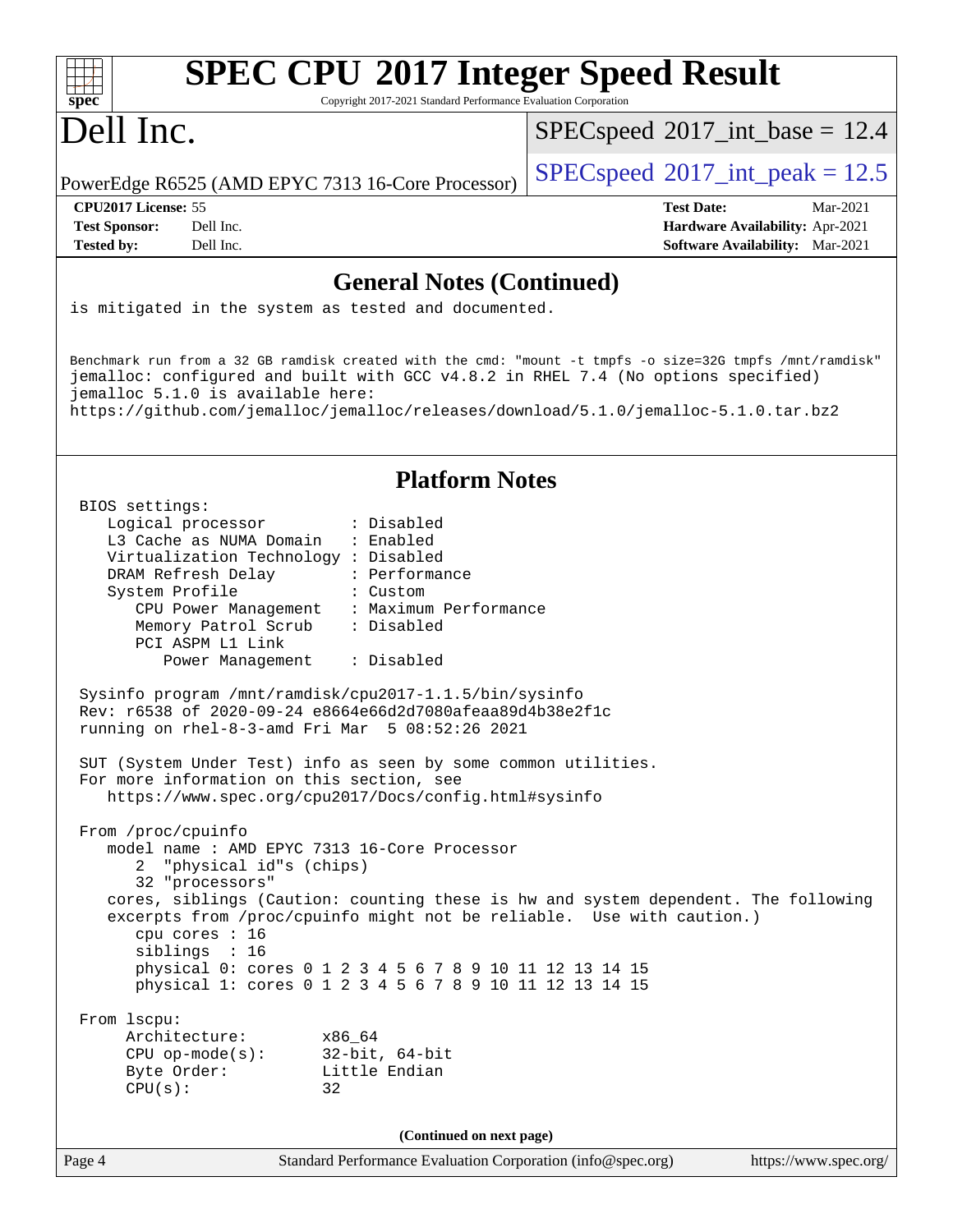#### $+\ +$ **[spec](http://www.spec.org/)**

# **[SPEC CPU](http://www.spec.org/auto/cpu2017/Docs/result-fields.html#SPECCPU2017IntegerSpeedResult)[2017 Integer Speed Result](http://www.spec.org/auto/cpu2017/Docs/result-fields.html#SPECCPU2017IntegerSpeedResult)**

Copyright 2017-2021 Standard Performance Evaluation Corporation

### Dell Inc.

 $SPECspeed^{\circ}2017\_int\_base = 12.4$  $SPECspeed^{\circ}2017\_int\_base = 12.4$ 

PowerEdge R6525 (AMD EPYC 7313 16-Core Processor)  $\left|$  [SPECspeed](http://www.spec.org/auto/cpu2017/Docs/result-fields.html#SPECspeed2017intpeak)®[2017\\_int\\_peak = 1](http://www.spec.org/auto/cpu2017/Docs/result-fields.html#SPECspeed2017intpeak)2.5

**[CPU2017 License:](http://www.spec.org/auto/cpu2017/Docs/result-fields.html#CPU2017License)** 55 **[Test Date:](http://www.spec.org/auto/cpu2017/Docs/result-fields.html#TestDate)** Mar-2021 **[Test Sponsor:](http://www.spec.org/auto/cpu2017/Docs/result-fields.html#TestSponsor)** Dell Inc. **[Hardware Availability:](http://www.spec.org/auto/cpu2017/Docs/result-fields.html#HardwareAvailability)** Apr-2021 **[Tested by:](http://www.spec.org/auto/cpu2017/Docs/result-fields.html#Testedby)** Dell Inc. **[Software Availability:](http://www.spec.org/auto/cpu2017/Docs/result-fields.html#SoftwareAvailability)** Mar-2021

#### **[Platform Notes \(Continued\)](http://www.spec.org/auto/cpu2017/Docs/result-fields.html#PlatformNotes)**

| On-line CPU(s) list: $0-31$                                 |                                      |  |  |  |  |  |
|-------------------------------------------------------------|--------------------------------------|--|--|--|--|--|
| $Thread(s)$ per core:                                       | $\overline{1}$                       |  |  |  |  |  |
| $Core(s)$ per socket: 16                                    |                                      |  |  |  |  |  |
| Socket(s):                                                  | $\mathfrak{D}$                       |  |  |  |  |  |
| NUMA node(s):                                               | 8                                    |  |  |  |  |  |
| Vendor ID:                                                  | AuthenticAMD                         |  |  |  |  |  |
| CPU family:                                                 | 25                                   |  |  |  |  |  |
| Model:                                                      | $\mathbf{1}$                         |  |  |  |  |  |
| Model name:                                                 | AMD EPYC 7313 16-Core Processor      |  |  |  |  |  |
| Stepping:                                                   | $\mathbf{1}$                         |  |  |  |  |  |
| CPU MHz:                                                    | 3333.264                             |  |  |  |  |  |
| BogoMIPS:                                                   | 5988.20                              |  |  |  |  |  |
| Virtualization:                                             | AMD-V                                |  |  |  |  |  |
| $L1d$ cache:                                                | 32K                                  |  |  |  |  |  |
| $L1i$ cache:                                                | 32K                                  |  |  |  |  |  |
| $L2$ cache:                                                 | 512K                                 |  |  |  |  |  |
| $L3$ cache:                                                 | 32768K                               |  |  |  |  |  |
| NUMA $node0$ $CPU(s): 0-3$                                  |                                      |  |  |  |  |  |
| NUMA nodel $CPU(s): 4-7$                                    |                                      |  |  |  |  |  |
| NUMA $node2$ CPU $(s): 8-11$                                |                                      |  |  |  |  |  |
| NUMA node3 $CPU(s): 12-15$                                  |                                      |  |  |  |  |  |
| NUMA node4 $CPU(s): 16-19$                                  |                                      |  |  |  |  |  |
| NUMA node5 $CPU(s): 20-23$                                  |                                      |  |  |  |  |  |
| NUMA node6 $CPU(s): 24-27$                                  |                                      |  |  |  |  |  |
| NUMA $node7$ CPU $(s):$ 28-31                               |                                      |  |  |  |  |  |
| $\mathbf{E} \cdot \mathbf{E} = \mathbf{E} \cdot \mathbf{E}$ | fair can a da cana ban mari cana mar |  |  |  |  |  |

Flags: fpu vme de pse tsc msr pae mce cx8 apic sep mtrr pge mca cmov pat pse36 clflush mmx fxsr sse sse2 ht syscall nx mmxext fxsr\_opt pdpe1gb rdtscp lm constant\_tsc rep\_good nopl nonstop\_tsc cpuid extd\_apicid aperfmperf pni pclmulqdq monitor ssse3 fma cx16 pcid sse4\_1 sse4\_2 x2apic movbe popcnt aes xsave avx f16c rdrand lahf\_lm cmp\_legacy svm extapic cr8\_legacy abm sse4a misalignsse 3dnowprefetch osvw ibs skinit wdt tce topoext perfctr\_core perfctr\_nb bpext perfctr\_llc mwaitx cpb cat\_l3 cdp\_l3 invpcid\_single hw\_pstate sme ssbd mba sev ibrs ibpb stibp vmmcall fsgsbase bmi1 avx2 smep bmi2 invpcid cqm rdt\_a rdseed adx smap clflushopt clwb sha\_ni xsaveopt xsavec xgetbv1 xsaves cqm\_llc cqm\_occup\_llc cqm\_mbm\_total cqm\_mbm\_local clzero irperf xsaveerptr wbnoinvd amd\_ppin arat npt lbrv svm\_lock nrip\_save tsc\_scale vmcb\_clean flushbyasid decodeassists pausefilter pfthreshold v\_vmsave\_vmload vgif umip pku ospke vaes vpclmulqdq rdpid overflow\_recov succor smca

 /proc/cpuinfo cache data cache size : 512 KB

 From numactl --hardware WARNING: a numactl 'node' might or might not correspond to a physical chip. available: 8 nodes (0-7) node 0 cpus: 0 1 2 3

 node 0 size: 257589 MB node 0 free: 257414 MB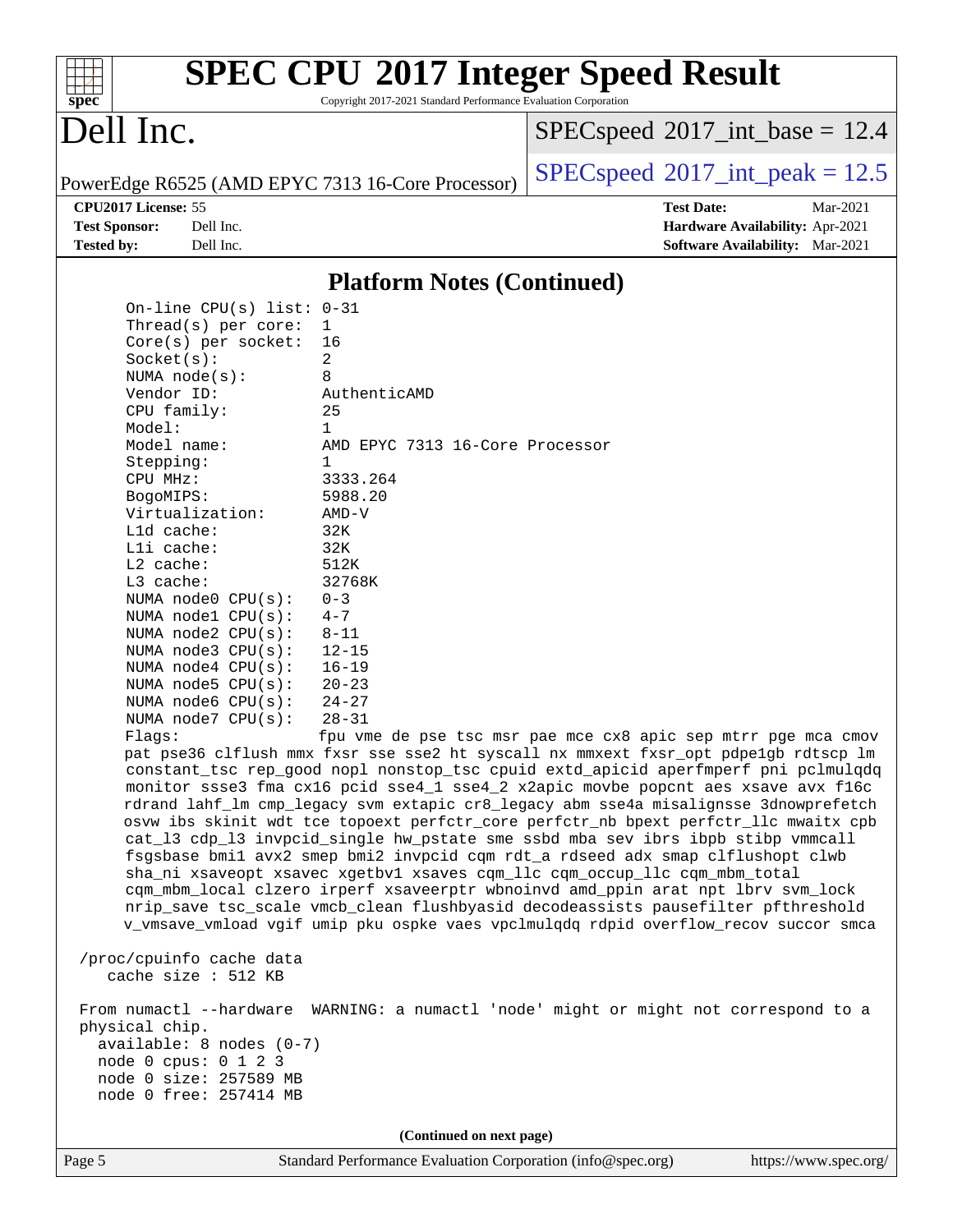| <b>SPEC CPU®2017 Integer Speed Result</b><br>Copyright 2017-2021 Standard Performance Evaluation Corporation<br>spec <sup>®</sup> |                                                                  |
|-----------------------------------------------------------------------------------------------------------------------------------|------------------------------------------------------------------|
| Dell Inc.                                                                                                                         | $SPEC speed^{\circ}2017\_int\_base = 12.4$                       |
| PowerEdge R6525 (AMD EPYC 7313 16-Core Processor)                                                                                 | $SPEC speed^{\circ}2017\_int\_peak = 12.5$                       |
| CPU2017 License: 55<br><b>Test Sponsor:</b><br>Dell Inc.                                                                          | <b>Test Date:</b><br>Mar-2021<br>Hardware Availability: Apr-2021 |
| <b>Tested by:</b><br>Dell Inc.                                                                                                    | Software Availability: Mar-2021                                  |
| <b>Platform Notes (Continued)</b>                                                                                                 |                                                                  |
| node 1 cpus: 4 5 6 7<br>node 1 size: 258012 MB                                                                                    |                                                                  |
| node 1 free: 257958 MB                                                                                                            |                                                                  |
| node 2 cpus: 8 9 10 11                                                                                                            |                                                                  |
| node 2 size: 258012 MB                                                                                                            |                                                                  |
| node 2 free: 257888 MB                                                                                                            |                                                                  |
| node 3 cpus: 12 13 14 15                                                                                                          |                                                                  |
| node 3 size: 245895 MB                                                                                                            |                                                                  |
| node 3 free: 245806 MB                                                                                                            |                                                                  |
| node 4 cpus: 16 17 18 19                                                                                                          |                                                                  |
| node 4 size: 258030 MB<br>node 4 free: 252730 MB                                                                                  |                                                                  |
| node 5 cpus: 20 21 22 23                                                                                                          |                                                                  |
| node 5 size: 258030 MB                                                                                                            |                                                                  |
| node 5 free: 257752 MB                                                                                                            |                                                                  |
| node 6 cpus: 24 25 26 27                                                                                                          |                                                                  |
| node 6 size: 258000 MB                                                                                                            |                                                                  |
| node 6 free: 257764 MB                                                                                                            |                                                                  |
| node 7 cpus: 28 29 30 31                                                                                                          |                                                                  |
| node 7 size: 258044 MB<br>node 7 free: 257886 MB                                                                                  |                                                                  |
| node distances:                                                                                                                   |                                                                  |
| node<br>0<br>1<br>2<br>3<br>-5<br>6<br>7<br>4                                                                                     |                                                                  |
| 11<br>32<br>32<br>32<br>0:<br>10<br>11<br>11<br>32                                                                                |                                                                  |
| 32<br>32<br>32<br>32<br>1:<br>11<br>11<br>11<br>10                                                                                |                                                                  |
| 32<br>2:<br>11<br>32<br>32<br>32<br>11<br>10<br>11                                                                                |                                                                  |
| 32<br>32<br>32<br>32<br>3:<br>11<br>11<br>10<br>11                                                                                |                                                                  |
| 32<br>32<br>4 :<br>32<br>32<br>$10\,$<br>11<br>11<br>11<br>5:<br>32<br>32 32<br>32<br>11<br>11<br>10<br>11                        |                                                                  |
| 32<br>6:<br>32<br>32<br>32<br>11<br>10<br>11<br>11                                                                                |                                                                  |
| 7:<br>32<br>32<br>32<br>32<br>11<br>11<br>11<br>10                                                                                |                                                                  |
| From /proc/meminfo<br>MemTotal:<br>2101029384 kB                                                                                  |                                                                  |
| HugePages_Total:<br>0                                                                                                             |                                                                  |
| Hugepagesize:<br>2048 kB                                                                                                          |                                                                  |
| /sbin/tuned-adm active<br>Current active profile: throughput-performance                                                          |                                                                  |
| From /etc/*release* /etc/*version*                                                                                                |                                                                  |
| os-release:                                                                                                                       |                                                                  |
| NAME="Red Hat Enterprise Linux"                                                                                                   |                                                                  |
| VERSION="8.3 (Ootpa)"                                                                                                             |                                                                  |
| ID="rhel"                                                                                                                         |                                                                  |
| ID_LIKE="fedora"                                                                                                                  |                                                                  |
| VERSION_ID="8.3"                                                                                                                  |                                                                  |
| (Continued on next page)                                                                                                          |                                                                  |
| Standard Performance Evaluation Corporation (info@spec.org)<br>Page 6                                                             | https://www.spec.org/                                            |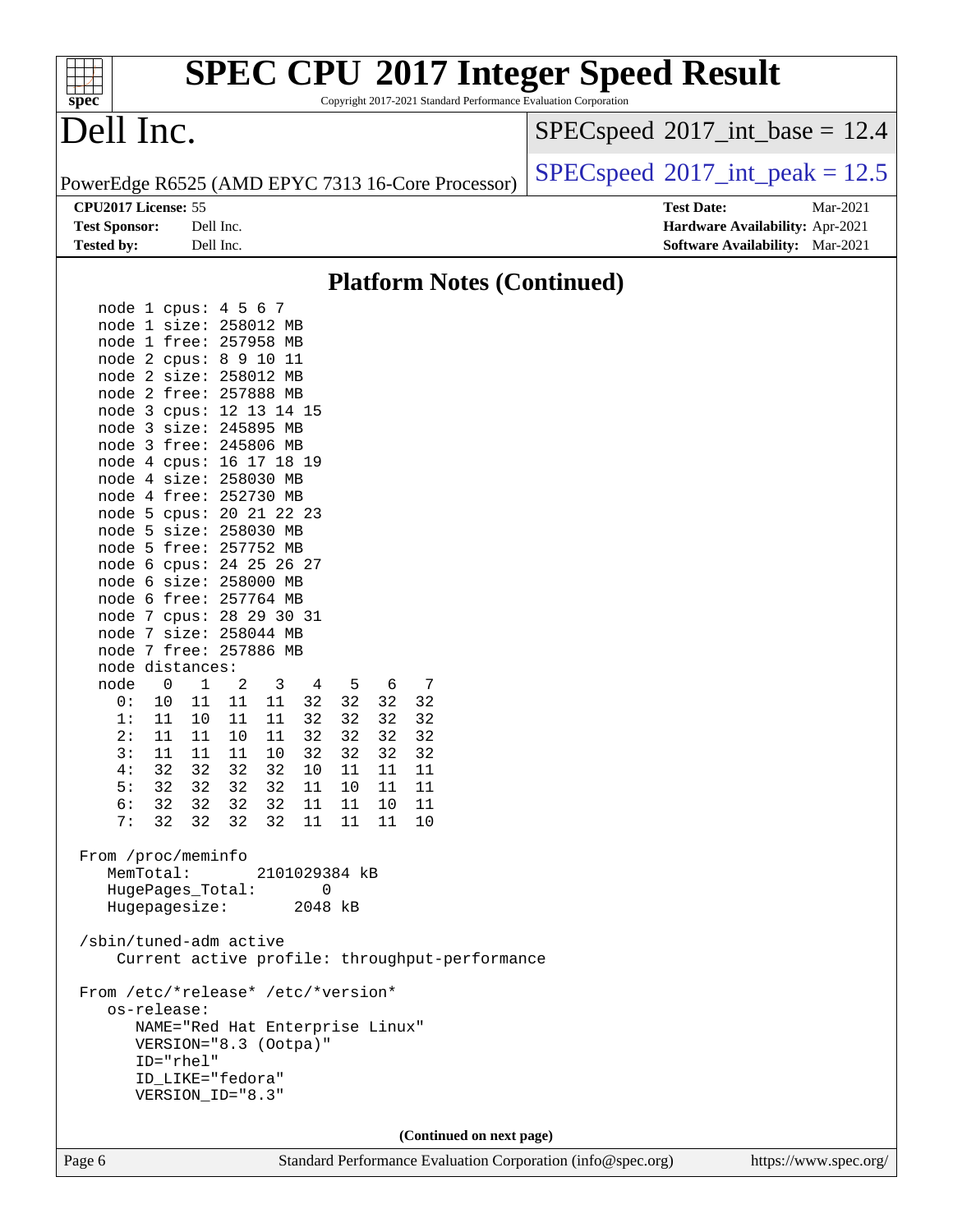| <b>SPEC CPU®2017 Integer Speed Result</b><br>spec <sup>®</sup><br>Copyright 2017-2021 Standard Performance Evaluation Corporation                                                                                                                                                                                                                         |                                                                                                                                                     |
|-----------------------------------------------------------------------------------------------------------------------------------------------------------------------------------------------------------------------------------------------------------------------------------------------------------------------------------------------------------|-----------------------------------------------------------------------------------------------------------------------------------------------------|
| Dell Inc.                                                                                                                                                                                                                                                                                                                                                 | $SPEC speed^{\circ}2017\_int\_base = 12.4$                                                                                                          |
| PowerEdge R6525 (AMD EPYC 7313 16-Core Processor)                                                                                                                                                                                                                                                                                                         | $SPEC speed^{\circ}2017\_int\_peak = 12.5$                                                                                                          |
| CPU2017 License: 55                                                                                                                                                                                                                                                                                                                                       | <b>Test Date:</b><br>Mar-2021                                                                                                                       |
| <b>Test Sponsor:</b><br>Dell Inc.<br><b>Tested by:</b><br>Dell Inc.                                                                                                                                                                                                                                                                                       | Hardware Availability: Apr-2021<br><b>Software Availability:</b> Mar-2021                                                                           |
| <b>Platform Notes (Continued)</b>                                                                                                                                                                                                                                                                                                                         |                                                                                                                                                     |
| PLATFORM_ID="platform:el8"<br>PRETTY_NAME="Red Hat Enterprise Linux 8.3 (Ootpa)"<br>$ANSI$ _COLOR=" $0:31$ "<br>redhat-release: Red Hat Enterprise Linux release 8.3 (Ootpa)<br>system-release: Red Hat Enterprise Linux release 8.3 (Ootpa)<br>system-release-cpe: cpe:/o:redhat:enterprise_linux:8.3:ga                                                 |                                                                                                                                                     |
| uname $-a$ :<br>Linux rhel-8-3-amd 4.18.0-240.el8.x86_64 #1 SMP Wed Sep 23 05:13:10 EDT 2020 x86_64<br>x86_64 x86_64 GNU/Linux                                                                                                                                                                                                                            |                                                                                                                                                     |
| Kernel self-reported vulnerability status:                                                                                                                                                                                                                                                                                                                |                                                                                                                                                     |
| CVE-2018-12207 (iTLB Multihit):<br>CVE-2018-3620 (L1 Terminal Fault):<br>Microarchitectural Data Sampling:<br>CVE-2017-5754 (Meltdown):<br>CVE-2018-3639 (Speculative Store Bypass):                                                                                                                                                                      | Not affected<br>Not affected<br>Not affected<br>Not affected<br>Mitigation: Speculative Store<br>Bypass disabled via prctl and<br>seccomp           |
| CVE-2017-5753 (Spectre variant 1):<br>$CVE-2017-5715$ (Spectre variant 2):                                                                                                                                                                                                                                                                                | Mitigation: usercopy/swapgs<br>barriers and __user pointer<br>sanitization<br>Mitigation: Full AMD retpoline,<br>IBPB: conditional, IBRS_FW, STIBP: |
| CVE-2020-0543 (Special Register Buffer Data Sampling): Not affected<br>CVE-2019-11135 (TSX Asynchronous Abort):                                                                                                                                                                                                                                           | disabled, RSB filling<br>Not affected                                                                                                               |
| run-level 3 Nov 25 11:39                                                                                                                                                                                                                                                                                                                                  |                                                                                                                                                     |
| SPEC is set to: /mnt/ramdisk/cpu2017-1.1.5<br>Filesystem<br>Type<br>Size Used Avail Use% Mounted on<br>tmpfs<br>tmpfs<br>32G 5.0G                                                                                                                                                                                                                         | 28G 16% / mnt/ramdisk                                                                                                                               |
| From /sys/devices/virtual/dmi/id<br>Vendor:<br>Dell Inc.<br>Product:<br>PowerEdge R6525<br>Product Family: PowerEdge<br>Serial:<br>C3JVPX2                                                                                                                                                                                                                |                                                                                                                                                     |
| Additional information from dmidecode follows. WARNING: Use caution when you interpret<br>this section. The 'dmidecode' program reads system data which is "intended to allow<br>hardware to be accurately determined", but the intent may not be met, as there are<br>frequent changes to hardware, firmware, and the "DMTF SMBIOS" standard.<br>Memory: |                                                                                                                                                     |
| 16x 802C8632802C 72ASS16G72LZ-3G2B3 128 GB 4 rank 3200                                                                                                                                                                                                                                                                                                    |                                                                                                                                                     |
| (Continued on next page)                                                                                                                                                                                                                                                                                                                                  |                                                                                                                                                     |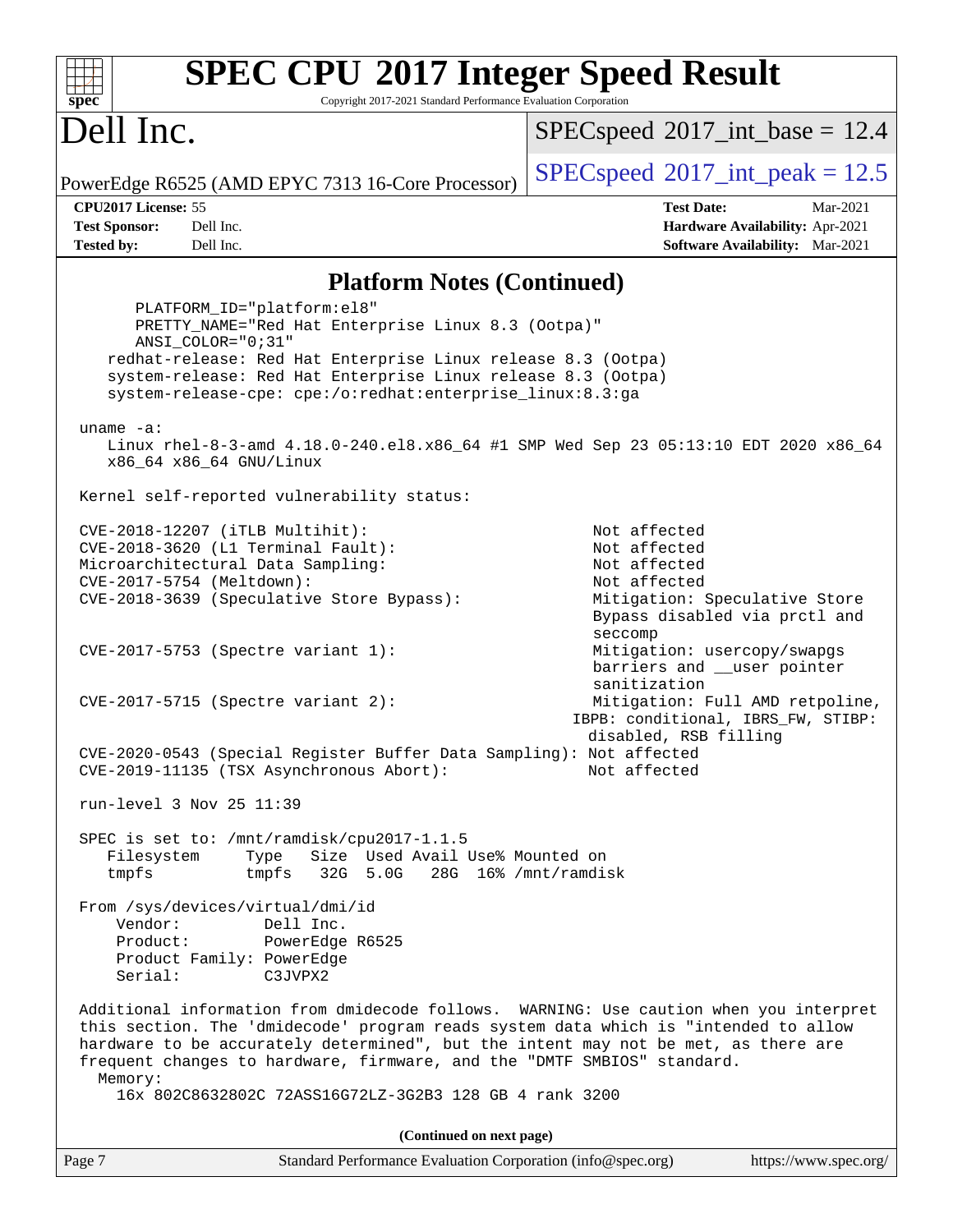| Dell Inc.                                                                                                                                                                                                                | $SPEC speed^{\circ}2017\_int\_base = 12.4$                                                          |
|--------------------------------------------------------------------------------------------------------------------------------------------------------------------------------------------------------------------------|-----------------------------------------------------------------------------------------------------|
| PowerEdge R6525 (AMD EPYC 7313 16-Core Processor)                                                                                                                                                                        | $SPEC speed^{\circ}2017\_int\_peak = 12.5$                                                          |
| CPU2017 License: 55<br><b>Test Sponsor:</b><br>Dell Inc.<br><b>Tested by:</b><br>Dell Inc.                                                                                                                               | <b>Test Date:</b><br>Mar-2021<br>Hardware Availability: Apr-2021<br>Software Availability: Mar-2021 |
| <b>Platform Notes (Continued)</b>                                                                                                                                                                                        |                                                                                                     |
| 16x Not Specified Not Specified                                                                                                                                                                                          |                                                                                                     |
| BIOS:<br>Dell Inc.<br>BIOS Vendor:<br>BIOS Version:<br>2.0.3<br>BIOS Date:<br>01/15/2021<br>BIOS Revision:<br>2.0<br>(End of data from sysinfo program)                                                                  |                                                                                                     |
| <b>Compiler Version Notes</b>                                                                                                                                                                                            |                                                                                                     |
| 600.perlbench_s(base, peak) 602.gcc_s(base, peak) 605.mcf_s(base,<br>C<br>peak) 625.x264_s(base, peak) 657.xz_s(base, peak)                                                                                              | -------------------------------------                                                               |
| AMD clang version 12.0.0 (CLANG: AOCC_3.0.0-Build#78 2020_12_10) (based on<br>LLVM Mirror. Version. 12.0.0)<br>Target: x86_64-unknown-linux-gnu<br>Thread model: posix<br>InstalledDir: /opt/AMD/aocc-compiler-3.0.0/bin |                                                                                                     |
| 620.omnetpp_s(base, peak) 623.xalancbmk_s(base, peak)<br>$C++$<br>631.deepsjeng_s(base, peak) 641.leela_s(base, peak)                                                                                                    |                                                                                                     |
| AMD clang version 12.0.0 (CLANG: AOCC_3.0.0-Build#78 2020_12_10) (based on<br>LLVM Mirror. Version. 12.0.0)<br>Target: x86_64-unknown-linux-gnu<br>Thread model: posix                                                   |                                                                                                     |
| InstalledDir: /opt/AMD/aocc-compiler-3.0.0/bin                                                                                                                                                                           | ---------------------------------                                                                   |
| Fortran   648. exchange2_s(base, peak)                                                                                                                                                                                   |                                                                                                     |
| AMD clang version 12.0.0 (CLANG: AOCC_3.0.0-Build#78 2020_12_10) (based on<br>LLVM Mirror. Version. 12.0.0)                                                                                                              |                                                                                                     |
| Target: x86_64-unknown-linux-gnu<br>Thread model: posix                                                                                                                                                                  |                                                                                                     |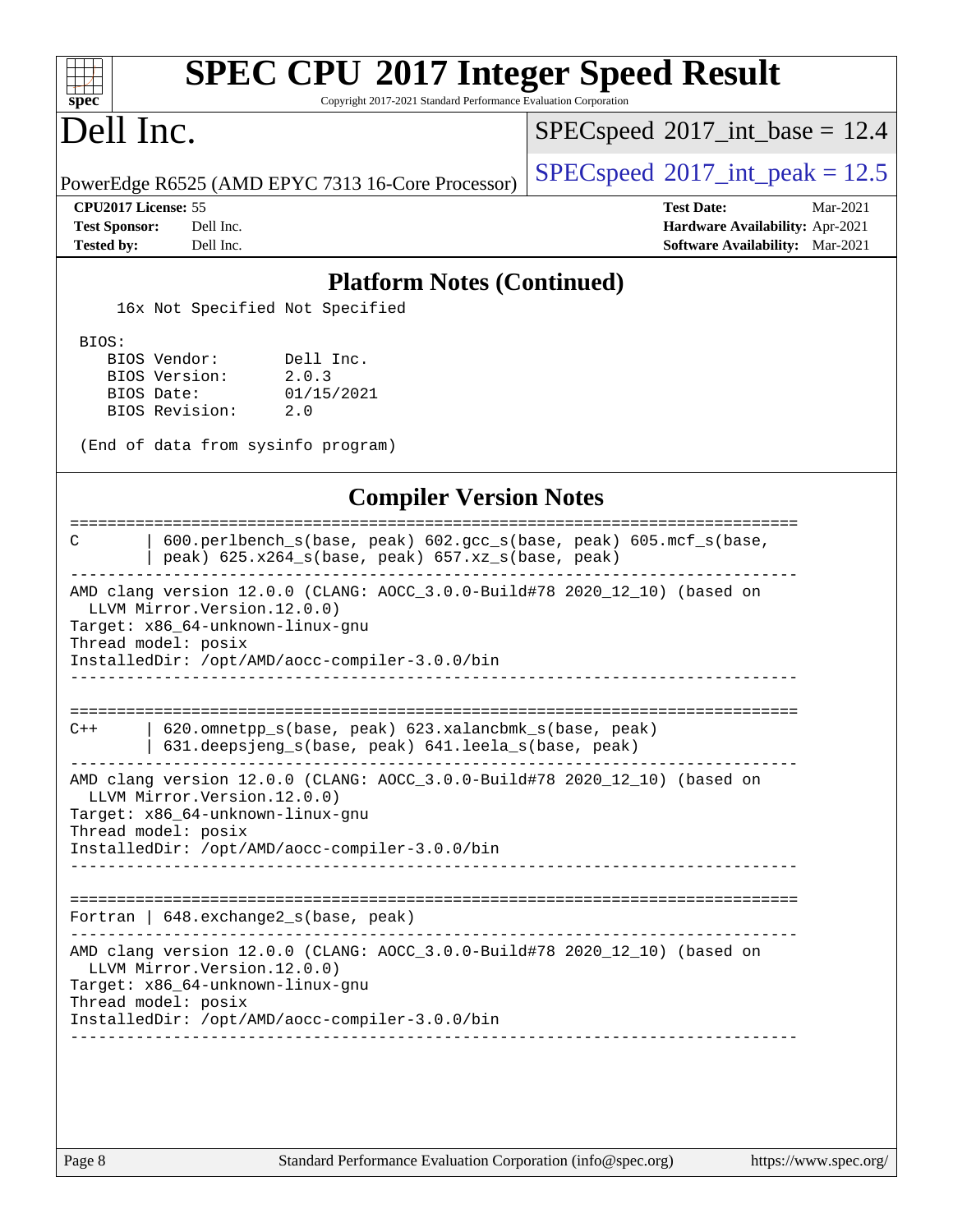| s<br>c | п<br>I | æ | C |  |
|--------|--------|---|---|--|

Copyright 2017-2021 Standard Performance Evaluation Corporation

## Dell Inc.

 $SPECspeed^{\circ}2017\_int\_base = 12.4$  $SPECspeed^{\circ}2017\_int\_base = 12.4$ 

PowerEdge R6525 (AMD EPYC 7313 16-Core Processor)  $\left|$  [SPECspeed](http://www.spec.org/auto/cpu2017/Docs/result-fields.html#SPECspeed2017intpeak)®[2017\\_int\\_peak = 1](http://www.spec.org/auto/cpu2017/Docs/result-fields.html#SPECspeed2017intpeak)2.5

**[CPU2017 License:](http://www.spec.org/auto/cpu2017/Docs/result-fields.html#CPU2017License)** 55 **[Test Date:](http://www.spec.org/auto/cpu2017/Docs/result-fields.html#TestDate)** Mar-2021 **[Test Sponsor:](http://www.spec.org/auto/cpu2017/Docs/result-fields.html#TestSponsor)** Dell Inc. **[Hardware Availability:](http://www.spec.org/auto/cpu2017/Docs/result-fields.html#HardwareAvailability)** Apr-2021 **[Tested by:](http://www.spec.org/auto/cpu2017/Docs/result-fields.html#Testedby)** Dell Inc. **[Software Availability:](http://www.spec.org/auto/cpu2017/Docs/result-fields.html#SoftwareAvailability)** Mar-2021

#### **[Base Compiler Invocation](http://www.spec.org/auto/cpu2017/Docs/result-fields.html#BaseCompilerInvocation)**

[C benchmarks:](http://www.spec.org/auto/cpu2017/Docs/result-fields.html#Cbenchmarks)

[clang](http://www.spec.org/cpu2017/results/res2021q1/cpu2017-20210315-25315.flags.html#user_CCbase_clang-c)

[C++ benchmarks](http://www.spec.org/auto/cpu2017/Docs/result-fields.html#CXXbenchmarks): [clang++](http://www.spec.org/cpu2017/results/res2021q1/cpu2017-20210315-25315.flags.html#user_CXXbase_clang-cpp)

[Fortran benchmarks:](http://www.spec.org/auto/cpu2017/Docs/result-fields.html#Fortranbenchmarks)

[flang](http://www.spec.org/cpu2017/results/res2021q1/cpu2017-20210315-25315.flags.html#user_FCbase_flang)

#### **[Base Portability Flags](http://www.spec.org/auto/cpu2017/Docs/result-fields.html#BasePortabilityFlags)**

 600.perlbench\_s: [-DSPEC\\_LINUX\\_X64](http://www.spec.org/cpu2017/results/res2021q1/cpu2017-20210315-25315.flags.html#b600.perlbench_s_basePORTABILITY_DSPEC_LINUX_X64) [-DSPEC\\_LP64](http://www.spec.org/cpu2017/results/res2021q1/cpu2017-20210315-25315.flags.html#b600.perlbench_s_baseEXTRA_PORTABILITY_DSPEC_LP64) 602.gcc\_s: [-DSPEC\\_LP64](http://www.spec.org/cpu2017/results/res2021q1/cpu2017-20210315-25315.flags.html#suite_baseEXTRA_PORTABILITY602_gcc_s_DSPEC_LP64) 605.mcf\_s: [-DSPEC\\_LP64](http://www.spec.org/cpu2017/results/res2021q1/cpu2017-20210315-25315.flags.html#suite_baseEXTRA_PORTABILITY605_mcf_s_DSPEC_LP64) 620.omnetpp\_s: [-DSPEC\\_LP64](http://www.spec.org/cpu2017/results/res2021q1/cpu2017-20210315-25315.flags.html#suite_baseEXTRA_PORTABILITY620_omnetpp_s_DSPEC_LP64) 623.xalancbmk\_s: [-DSPEC\\_LINUX](http://www.spec.org/cpu2017/results/res2021q1/cpu2017-20210315-25315.flags.html#b623.xalancbmk_s_basePORTABILITY_DSPEC_LINUX) [-DSPEC\\_LP64](http://www.spec.org/cpu2017/results/res2021q1/cpu2017-20210315-25315.flags.html#suite_baseEXTRA_PORTABILITY623_xalancbmk_s_DSPEC_LP64) 625.x264\_s: [-DSPEC\\_LP64](http://www.spec.org/cpu2017/results/res2021q1/cpu2017-20210315-25315.flags.html#suite_baseEXTRA_PORTABILITY625_x264_s_DSPEC_LP64) 631.deepsjeng\_s: [-DSPEC\\_LP64](http://www.spec.org/cpu2017/results/res2021q1/cpu2017-20210315-25315.flags.html#suite_baseEXTRA_PORTABILITY631_deepsjeng_s_DSPEC_LP64) 641.leela\_s: [-DSPEC\\_LP64](http://www.spec.org/cpu2017/results/res2021q1/cpu2017-20210315-25315.flags.html#suite_baseEXTRA_PORTABILITY641_leela_s_DSPEC_LP64) 648.exchange2\_s: [-DSPEC\\_LP64](http://www.spec.org/cpu2017/results/res2021q1/cpu2017-20210315-25315.flags.html#suite_baseEXTRA_PORTABILITY648_exchange2_s_DSPEC_LP64) 657.xz\_s: [-DSPEC\\_LP64](http://www.spec.org/cpu2017/results/res2021q1/cpu2017-20210315-25315.flags.html#suite_baseEXTRA_PORTABILITY657_xz_s_DSPEC_LP64)

### **[Base Optimization Flags](http://www.spec.org/auto/cpu2017/Docs/result-fields.html#BaseOptimizationFlags)**

[C benchmarks](http://www.spec.org/auto/cpu2017/Docs/result-fields.html#Cbenchmarks):

[-m64](http://www.spec.org/cpu2017/results/res2021q1/cpu2017-20210315-25315.flags.html#user_CCbase_F-m64) [-mno-adx](http://www.spec.org/cpu2017/results/res2021q1/cpu2017-20210315-25315.flags.html#user_CCbase_F-mno-adx) [-mno-sse4a](http://www.spec.org/cpu2017/results/res2021q1/cpu2017-20210315-25315.flags.html#user_CCbase_F-mno-sse4a) [-Wl,-allow-multiple-definition](http://www.spec.org/cpu2017/results/res2021q1/cpu2017-20210315-25315.flags.html#user_CCbase_F-allow-multiple-definition_970930b9380f536892d286f43fe3aa60143711811517403e860b887d69527ebeb0ce7f1b66302f2a87b3cab7b5adae5fa57fa46168627b86a7718b21636cd604) [-Wl,-mllvm -Wl,-enable-licm-vrp](http://www.spec.org/cpu2017/results/res2021q1/cpu2017-20210315-25315.flags.html#user_CCbase_F-enable-licm-vrp_65c4fc69039207ec88421e1591ba3bbf2ac715c2f390cac268ece6f40ae7757bd65f971ef38c9b70aedd2bf37e4037d3d64a7fe88db6aed78b6f244274772259) [-Wl,-mllvm -Wl,-region-vectorize](http://www.spec.org/cpu2017/results/res2021q1/cpu2017-20210315-25315.flags.html#user_CCbase_F-region-vectorize_fb6c6b5aa293c88efc6c7c2b52b20755e943585b1fe8658c35afef78727fff56e1a56891413c30e36b8e2a6f9a71126986319243e80eb6110b78b288f533c52b) [-Wl,-mllvm -Wl,-function-specialize](http://www.spec.org/cpu2017/results/res2021q1/cpu2017-20210315-25315.flags.html#user_CCbase_F-function-specialize_7e7e661e57922243ee67c9a1251cb8910e607325179a0ce7f2884e09a6f5d4a5ef0ae4f37e8a2a11c95fc48e931f06dc2b6016f14b511fcb441e048bef1b065a) [-Wl,-mllvm -Wl,-align-all-nofallthru-blocks=6](http://www.spec.org/cpu2017/results/res2021q1/cpu2017-20210315-25315.flags.html#user_CCbase_F-align-all-nofallthru-blocks) [-Wl,-mllvm -Wl,-reduce-array-computations=3](http://www.spec.org/cpu2017/results/res2021q1/cpu2017-20210315-25315.flags.html#user_CCbase_F-reduce-array-computations_b882aefe7a5dda4e33149f6299762b9a720dace3e498e13756f4c04e5a19edf5315c1f3993de2e61ec41e8c206231f84e05da7040e1bb5d69ba27d10a12507e4) [-O3](http://www.spec.org/cpu2017/results/res2021q1/cpu2017-20210315-25315.flags.html#user_CCbase_F-O3) [-march=znver3](http://www.spec.org/cpu2017/results/res2021q1/cpu2017-20210315-25315.flags.html#user_CCbase_aocc-march) [-fveclib=AMDLIBM](http://www.spec.org/cpu2017/results/res2021q1/cpu2017-20210315-25315.flags.html#user_CCbase_F-fveclib) [-ffast-math](http://www.spec.org/cpu2017/results/res2021q1/cpu2017-20210315-25315.flags.html#user_CCbase_aocc-ffast-math) [-flto](http://www.spec.org/cpu2017/results/res2021q1/cpu2017-20210315-25315.flags.html#user_CCbase_aocc-flto) [-fstruct-layout=5](http://www.spec.org/cpu2017/results/res2021q1/cpu2017-20210315-25315.flags.html#user_CCbase_F-struct-layout) [-mllvm -unroll-threshold=50](http://www.spec.org/cpu2017/results/res2021q1/cpu2017-20210315-25315.flags.html#user_CCbase_F-unroll-threshold_458874500b2c105d6d5cb4d7a611c40e2b16e9e3d26b355fea72d644c3673b4de4b3932662f0ed3dbec75c491a13da2d2ca81180bd779dc531083ef1e1e549dc) [-mllvm -inline-threshold=1000](http://www.spec.org/cpu2017/results/res2021q1/cpu2017-20210315-25315.flags.html#user_CCbase_F-inline-threshold_b7832241b0a6397e4ecdbaf0eb7defdc10f885c2a282fa3240fdc99844d543fda39cf8a4a9dccf68cf19b5438ac3b455264f478df15da0f4988afa40d8243bab) [-fremap-arrays](http://www.spec.org/cpu2017/results/res2021q1/cpu2017-20210315-25315.flags.html#user_CCbase_F-fremap-arrays) [-mllvm -function-specialize](http://www.spec.org/cpu2017/results/res2021q1/cpu2017-20210315-25315.flags.html#user_CCbase_F-function-specialize_233b3bdba86027f1b094368157e481c5bc59f40286dc25bfadc1858dcd5745c24fd30d5f188710db7fea399bcc9f44a80b3ce3aacc70a8870250c3ae5e1f35b8) [-flv-function-specialization](http://www.spec.org/cpu2017/results/res2021q1/cpu2017-20210315-25315.flags.html#user_CCbase_F-flv-function-specialization) [-mllvm -enable-gvn-hoist](http://www.spec.org/cpu2017/results/res2021q1/cpu2017-20210315-25315.flags.html#user_CCbase_F-enable-gvn-hoist_e5856354646dd6ca1333a0ad99b817e4cf8932b91b82809fd8fd47ceff7b22a89eba5c98fd3e3fa5200368fd772cec3dd56abc3c8f7b655a71b9f9848dddedd5) [-mllvm -global-vectorize-slp=true](http://www.spec.org/cpu2017/results/res2021q1/cpu2017-20210315-25315.flags.html#user_CCbase_F-global-vectorize-slp_f701c289ed3fc79483844cad3672606d268e3123d2651e764a36e57810b634b30ff7af25c43ce4288d0e4c1cc47ba156fce6ed971bc0d0e53c4c557f353d3dec) [-mllvm -enable-licm-vrp](http://www.spec.org/cpu2017/results/res2021q1/cpu2017-20210315-25315.flags.html#user_CCbase_F-enable-licm-vrp_82fd83574dee81d8c8043a1355024a53ba7c23d449242d72368fd778ae4cd8625fb6c8e473e88c632367ccc13b0c321b9a13b8db897fcfc1592cf0205fd356b5) [-mllvm -reduce-array-computations=3](http://www.spec.org/cpu2017/results/res2021q1/cpu2017-20210315-25315.flags.html#user_CCbase_F-reduce-array-computations) [-z muldefs](http://www.spec.org/cpu2017/results/res2021q1/cpu2017-20210315-25315.flags.html#user_CCbase_aocc-muldefs) [-DSPEC\\_OPENMP](http://www.spec.org/cpu2017/results/res2021q1/cpu2017-20210315-25315.flags.html#suite_CCbase_DSPEC_OPENMP) [-fopenmp](http://www.spec.org/cpu2017/results/res2021q1/cpu2017-20210315-25315.flags.html#user_CCbase_aocc-fopenmp) [-fopenmp=libomp](http://www.spec.org/cpu2017/results/res2021q1/cpu2017-20210315-25315.flags.html#user_CCbase_aocc-fopenmp_3eb6ab80166bcc84161ff8c20c8d5bc344f88119f45620444596454f7d72e99b7a0ceefc2d1b4d190bd07306bbfdfc20f11f5a2dc69c9b03c72239f8406741c3) [-lomp](http://www.spec.org/cpu2017/results/res2021q1/cpu2017-20210315-25315.flags.html#user_CCbase_F-lomp) [-lamdlibm](http://www.spec.org/cpu2017/results/res2021q1/cpu2017-20210315-25315.flags.html#user_CCbase_F-lamdlibm) [-ljemalloc](http://www.spec.org/cpu2017/results/res2021q1/cpu2017-20210315-25315.flags.html#user_CCbase_jemalloc-lib) [-lflang](http://www.spec.org/cpu2017/results/res2021q1/cpu2017-20210315-25315.flags.html#user_CCbase_F-lflang) [-lflangrti](http://www.spec.org/cpu2017/results/res2021q1/cpu2017-20210315-25315.flags.html#user_CCbase_F-lflangrti)

[C++ benchmarks:](http://www.spec.org/auto/cpu2017/Docs/result-fields.html#CXXbenchmarks)

[-m64](http://www.spec.org/cpu2017/results/res2021q1/cpu2017-20210315-25315.flags.html#user_CXXbase_F-m64) [-std=c++98](http://www.spec.org/cpu2017/results/res2021q1/cpu2017-20210315-25315.flags.html#user_CXXbase_std-cpp) [-mno-adx](http://www.spec.org/cpu2017/results/res2021q1/cpu2017-20210315-25315.flags.html#user_CXXbase_F-mno-adx) [-mno-sse4a](http://www.spec.org/cpu2017/results/res2021q1/cpu2017-20210315-25315.flags.html#user_CXXbase_F-mno-sse4a) [-Wl,-mllvm -Wl,-do-block-reorder=aggressive](http://www.spec.org/cpu2017/results/res2021q1/cpu2017-20210315-25315.flags.html#user_CXXbase_F-do-block-reorder_5f74e61ee573767a7a801151b896942f7b82b19d6cd9bf8ce970c1e994a093b9201db6c2ab0fa62493e8c1b02c988fb29421a5aa214bf67b5398dfa89747b1b3) [-Wl,-mllvm -Wl,-region-vectorize](http://www.spec.org/cpu2017/results/res2021q1/cpu2017-20210315-25315.flags.html#user_CXXbase_F-region-vectorize_fb6c6b5aa293c88efc6c7c2b52b20755e943585b1fe8658c35afef78727fff56e1a56891413c30e36b8e2a6f9a71126986319243e80eb6110b78b288f533c52b) [-Wl,-mllvm -Wl,-function-specialize](http://www.spec.org/cpu2017/results/res2021q1/cpu2017-20210315-25315.flags.html#user_CXXbase_F-function-specialize_7e7e661e57922243ee67c9a1251cb8910e607325179a0ce7f2884e09a6f5d4a5ef0ae4f37e8a2a11c95fc48e931f06dc2b6016f14b511fcb441e048bef1b065a)

| Page 9 | Standard Performance Evaluation Corporation (info@spec.org) | https://www.spec.org/ |
|--------|-------------------------------------------------------------|-----------------------|
|--------|-------------------------------------------------------------|-----------------------|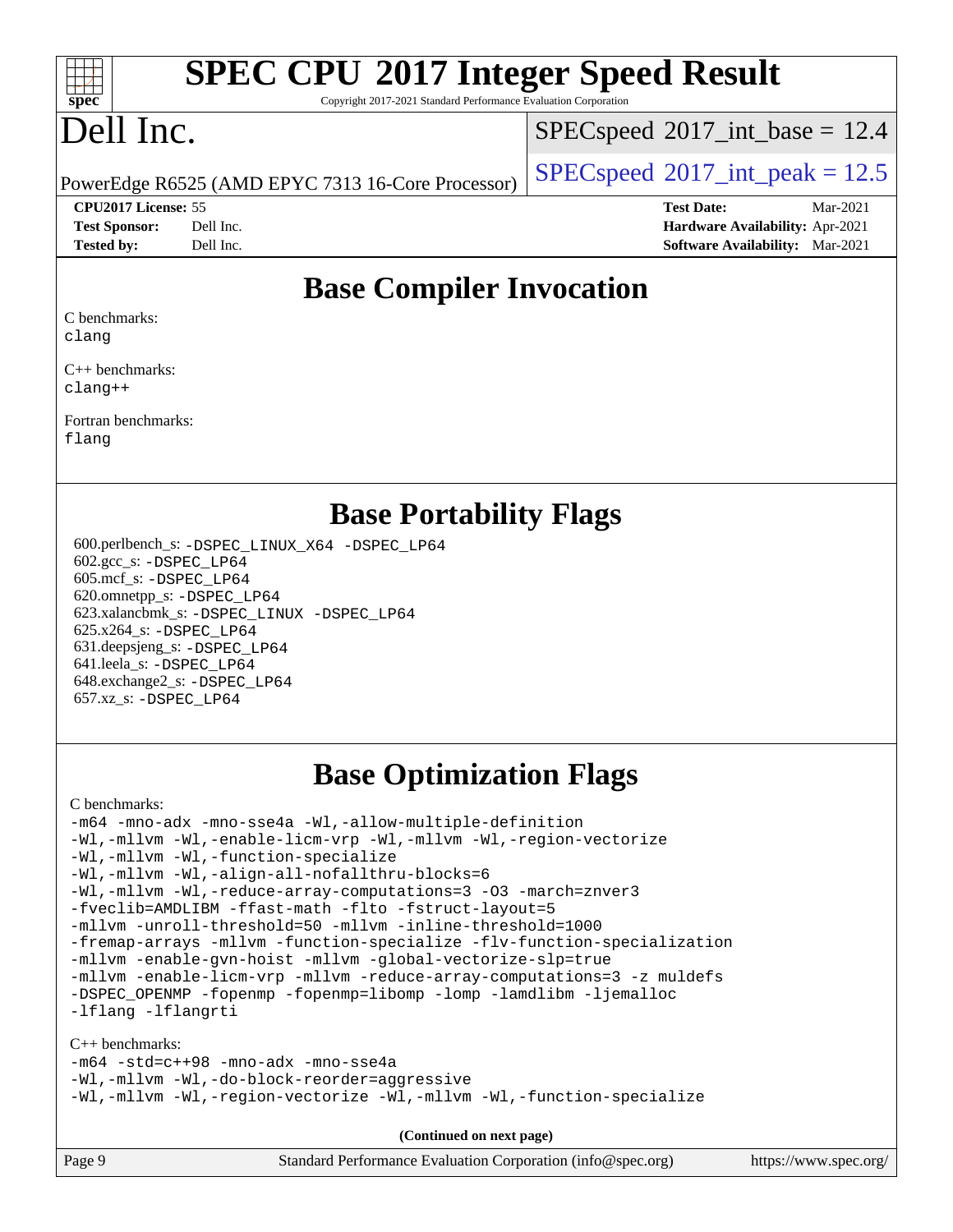| s | U | c | Ľ |  |
|---|---|---|---|--|

Copyright 2017-2021 Standard Performance Evaluation Corporation

## Dell Inc.

 $SPECspeed^{\circ}2017\_int\_base = 12.4$  $SPECspeed^{\circ}2017\_int\_base = 12.4$ 

PowerEdge R6525 (AMD EPYC 7313 16-Core Processor)  $\left|$  [SPECspeed](http://www.spec.org/auto/cpu2017/Docs/result-fields.html#SPECspeed2017intpeak)®[2017\\_int\\_peak = 1](http://www.spec.org/auto/cpu2017/Docs/result-fields.html#SPECspeed2017intpeak)2.5

**[CPU2017 License:](http://www.spec.org/auto/cpu2017/Docs/result-fields.html#CPU2017License)** 55 **[Test Date:](http://www.spec.org/auto/cpu2017/Docs/result-fields.html#TestDate)** Mar-2021 **[Test Sponsor:](http://www.spec.org/auto/cpu2017/Docs/result-fields.html#TestSponsor)** Dell Inc. **[Hardware Availability:](http://www.spec.org/auto/cpu2017/Docs/result-fields.html#HardwareAvailability)** Apr-2021 **[Tested by:](http://www.spec.org/auto/cpu2017/Docs/result-fields.html#Testedby)** Dell Inc. **[Software Availability:](http://www.spec.org/auto/cpu2017/Docs/result-fields.html#SoftwareAvailability)** Mar-2021

### **[Base Optimization Flags \(Continued\)](http://www.spec.org/auto/cpu2017/Docs/result-fields.html#BaseOptimizationFlags)**

[C++ benchmarks](http://www.spec.org/auto/cpu2017/Docs/result-fields.html#CXXbenchmarks) (continued):

[-Wl,-mllvm -Wl,-align-all-nofallthru-blocks=6](http://www.spec.org/cpu2017/results/res2021q1/cpu2017-20210315-25315.flags.html#user_CXXbase_F-align-all-nofallthru-blocks) [-Wl,-mllvm -Wl,-reduce-array-computations=3](http://www.spec.org/cpu2017/results/res2021q1/cpu2017-20210315-25315.flags.html#user_CXXbase_F-reduce-array-computations_b882aefe7a5dda4e33149f6299762b9a720dace3e498e13756f4c04e5a19edf5315c1f3993de2e61ec41e8c206231f84e05da7040e1bb5d69ba27d10a12507e4) [-O3](http://www.spec.org/cpu2017/results/res2021q1/cpu2017-20210315-25315.flags.html#user_CXXbase_F-O3) [-march=znver3](http://www.spec.org/cpu2017/results/res2021q1/cpu2017-20210315-25315.flags.html#user_CXXbase_aocc-march) [-fveclib=AMDLIBM](http://www.spec.org/cpu2017/results/res2021q1/cpu2017-20210315-25315.flags.html#user_CXXbase_F-fveclib) [-ffast-math](http://www.spec.org/cpu2017/results/res2021q1/cpu2017-20210315-25315.flags.html#user_CXXbase_aocc-ffast-math) [-flto](http://www.spec.org/cpu2017/results/res2021q1/cpu2017-20210315-25315.flags.html#user_CXXbase_aocc-flto) [-mllvm -enable-partial-unswitch](http://www.spec.org/cpu2017/results/res2021q1/cpu2017-20210315-25315.flags.html#user_CXXbase_F-enable-partial-unswitch_6e1c33f981d77963b1eaf834973128a7f33ce3f8e27f54689656697a35e89dcc875281e0e6283d043e32f367dcb605ba0e307a92e830f7e326789fa6c61b35d3) [-mllvm -unroll-threshold=100](http://www.spec.org/cpu2017/results/res2021q1/cpu2017-20210315-25315.flags.html#user_CXXbase_F-unroll-threshold) [-finline-aggressive](http://www.spec.org/cpu2017/results/res2021q1/cpu2017-20210315-25315.flags.html#user_CXXbase_F-finline-aggressive) [-flv-function-specialization](http://www.spec.org/cpu2017/results/res2021q1/cpu2017-20210315-25315.flags.html#user_CXXbase_F-flv-function-specialization) [-mllvm -loop-unswitch-threshold=200000](http://www.spec.org/cpu2017/results/res2021q1/cpu2017-20210315-25315.flags.html#user_CXXbase_F-loop-unswitch-threshold_f9a82ae3270e55b5fbf79d0d96ee93606b73edbbe527d20b18b7bff1a3a146ad50cfc7454c5297978340ae9213029016a7d16221274d672d3f7f42ed25274e1d) [-mllvm -reroll-loops](http://www.spec.org/cpu2017/results/res2021q1/cpu2017-20210315-25315.flags.html#user_CXXbase_F-reroll-loops) [-mllvm -aggressive-loop-unswitch](http://www.spec.org/cpu2017/results/res2021q1/cpu2017-20210315-25315.flags.html#user_CXXbase_F-aggressive-loop-unswitch_abd8177005d493f9a81f88ae32814acdc0422950e54bc53b0605c538e2e7549eb43d48c826089056b98aa2f0c142dc7ed1401fa1c97db9286a8c3ff748437b59) [-mllvm -extra-vectorizer-passes](http://www.spec.org/cpu2017/results/res2021q1/cpu2017-20210315-25315.flags.html#user_CXXbase_F-extra-vectorizer-passes_4bb9f90681e045f5ce38050c5c48e52c5a95ed819cbc44e12f6b389a91a38f1bfb7d9f51b06906bf2bd7ccd881019f6383c418982c71e3a142c10a060056d555) [-mllvm -reduce-array-computations=3](http://www.spec.org/cpu2017/results/res2021q1/cpu2017-20210315-25315.flags.html#user_CXXbase_F-reduce-array-computations) [-mllvm -global-vectorize-slp=true](http://www.spec.org/cpu2017/results/res2021q1/cpu2017-20210315-25315.flags.html#user_CXXbase_F-global-vectorize-slp_f701c289ed3fc79483844cad3672606d268e3123d2651e764a36e57810b634b30ff7af25c43ce4288d0e4c1cc47ba156fce6ed971bc0d0e53c4c557f353d3dec) [-mllvm -convert-pow-exp-to-int=false](http://www.spec.org/cpu2017/results/res2021q1/cpu2017-20210315-25315.flags.html#user_CXXbase_F-convert-pow-exp-to-int_48075d7f300181d7350b7c152e089ba974e4acf53c583458eae87b0ecd6f9aa5a8546e2797aca77a784d497b972647cfd65b81c02996ee1106af5ba1043433c1) [-z muldefs](http://www.spec.org/cpu2017/results/res2021q1/cpu2017-20210315-25315.flags.html#user_CXXbase_aocc-muldefs) [-mllvm -do-block-reorder=aggressive](http://www.spec.org/cpu2017/results/res2021q1/cpu2017-20210315-25315.flags.html#user_CXXbase_F-do-block-reorder) [-fvirtual-function-elimination](http://www.spec.org/cpu2017/results/res2021q1/cpu2017-20210315-25315.flags.html#user_CXXbase_F-fvirtual-function-elimination) [-fvisibility=hidden](http://www.spec.org/cpu2017/results/res2021q1/cpu2017-20210315-25315.flags.html#user_CXXbase_F-fvisibility) [-DSPEC\\_OPENMP](http://www.spec.org/cpu2017/results/res2021q1/cpu2017-20210315-25315.flags.html#suite_CXXbase_DSPEC_OPENMP) [-fopenmp](http://www.spec.org/cpu2017/results/res2021q1/cpu2017-20210315-25315.flags.html#user_CXXbase_aocc-fopenmp) [-fopenmp=libomp](http://www.spec.org/cpu2017/results/res2021q1/cpu2017-20210315-25315.flags.html#user_CXXbase_aocc-fopenmp_3eb6ab80166bcc84161ff8c20c8d5bc344f88119f45620444596454f7d72e99b7a0ceefc2d1b4d190bd07306bbfdfc20f11f5a2dc69c9b03c72239f8406741c3) [-lomp](http://www.spec.org/cpu2017/results/res2021q1/cpu2017-20210315-25315.flags.html#user_CXXbase_F-lomp) [-lamdlibm](http://www.spec.org/cpu2017/results/res2021q1/cpu2017-20210315-25315.flags.html#user_CXXbase_F-lamdlibm) [-ljemalloc](http://www.spec.org/cpu2017/results/res2021q1/cpu2017-20210315-25315.flags.html#user_CXXbase_jemalloc-lib) [-lflang](http://www.spec.org/cpu2017/results/res2021q1/cpu2017-20210315-25315.flags.html#user_CXXbase_F-lflang) [-lflangrti](http://www.spec.org/cpu2017/results/res2021q1/cpu2017-20210315-25315.flags.html#user_CXXbase_F-lflangrti) [Fortran benchmarks](http://www.spec.org/auto/cpu2017/Docs/result-fields.html#Fortranbenchmarks): [-m64](http://www.spec.org/cpu2017/results/res2021q1/cpu2017-20210315-25315.flags.html#user_FCbase_F-m64) [-mno-adx](http://www.spec.org/cpu2017/results/res2021q1/cpu2017-20210315-25315.flags.html#user_FCbase_F-mno-adx) [-mno-sse4a](http://www.spec.org/cpu2017/results/res2021q1/cpu2017-20210315-25315.flags.html#user_FCbase_F-mno-sse4a) [-Wl,-mllvm -Wl,-inline-recursion=4](http://www.spec.org/cpu2017/results/res2021q1/cpu2017-20210315-25315.flags.html#user_FCbase_F-inline-recursion) [-Wl,-mllvm -Wl,-lsr-in-nested-loop](http://www.spec.org/cpu2017/results/res2021q1/cpu2017-20210315-25315.flags.html#user_FCbase_F-lsr-in-nested-loop) [-Wl,-mllvm -Wl,-enable-iv-split](http://www.spec.org/cpu2017/results/res2021q1/cpu2017-20210315-25315.flags.html#user_FCbase_F-enable-iv-split) [-Wl,-mllvm -Wl,-region-vectorize](http://www.spec.org/cpu2017/results/res2021q1/cpu2017-20210315-25315.flags.html#user_FCbase_F-region-vectorize_fb6c6b5aa293c88efc6c7c2b52b20755e943585b1fe8658c35afef78727fff56e1a56891413c30e36b8e2a6f9a71126986319243e80eb6110b78b288f533c52b) [-Wl,-mllvm -Wl,-function-specialize](http://www.spec.org/cpu2017/results/res2021q1/cpu2017-20210315-25315.flags.html#user_FCbase_F-function-specialize_7e7e661e57922243ee67c9a1251cb8910e607325179a0ce7f2884e09a6f5d4a5ef0ae4f37e8a2a11c95fc48e931f06dc2b6016f14b511fcb441e048bef1b065a) [-Wl,-mllvm -Wl,-align-all-nofallthru-blocks=6](http://www.spec.org/cpu2017/results/res2021q1/cpu2017-20210315-25315.flags.html#user_FCbase_F-align-all-nofallthru-blocks) [-Wl,-mllvm -Wl,-reduce-array-computations=3](http://www.spec.org/cpu2017/results/res2021q1/cpu2017-20210315-25315.flags.html#user_FCbase_F-reduce-array-computations_b882aefe7a5dda4e33149f6299762b9a720dace3e498e13756f4c04e5a19edf5315c1f3993de2e61ec41e8c206231f84e05da7040e1bb5d69ba27d10a12507e4) [-O3](http://www.spec.org/cpu2017/results/res2021q1/cpu2017-20210315-25315.flags.html#user_FCbase_F-O3) [-march=znver3](http://www.spec.org/cpu2017/results/res2021q1/cpu2017-20210315-25315.flags.html#user_FCbase_aocc-march)

[-fveclib=AMDLIBM](http://www.spec.org/cpu2017/results/res2021q1/cpu2017-20210315-25315.flags.html#user_FCbase_F-fveclib) [-ffast-math](http://www.spec.org/cpu2017/results/res2021q1/cpu2017-20210315-25315.flags.html#user_FCbase_aocc-ffast-math) [-flto](http://www.spec.org/cpu2017/results/res2021q1/cpu2017-20210315-25315.flags.html#user_FCbase_aocc-flto) [-z muldefs](http://www.spec.org/cpu2017/results/res2021q1/cpu2017-20210315-25315.flags.html#user_FCbase_aocc-muldefs) [-mllvm -unroll-aggressive](http://www.spec.org/cpu2017/results/res2021q1/cpu2017-20210315-25315.flags.html#user_FCbase_F-unroll-aggressive) [-mllvm -unroll-threshold=150](http://www.spec.org/cpu2017/results/res2021q1/cpu2017-20210315-25315.flags.html#user_FCbase_F-unroll-threshold_3352736ce55666ed13437f5f5fd6693920e68d4dfd26bba42492bb1c46b6d7692ff5ba7bd4d2ebdab48d140ca981a39154ff0664b4d322a66fc3d1aafa4d7ffe) -DSPEC OPENMP [-fopenmp](http://www.spec.org/cpu2017/results/res2021q1/cpu2017-20210315-25315.flags.html#user_FCbase_aocc-fopenmp) [-fopenmp=libomp](http://www.spec.org/cpu2017/results/res2021q1/cpu2017-20210315-25315.flags.html#user_FCbase_aocc-fopenmp_3eb6ab80166bcc84161ff8c20c8d5bc344f88119f45620444596454f7d72e99b7a0ceefc2d1b4d190bd07306bbfdfc20f11f5a2dc69c9b03c72239f8406741c3) [-lomp](http://www.spec.org/cpu2017/results/res2021q1/cpu2017-20210315-25315.flags.html#user_FCbase_F-lomp) [-lamdlibm](http://www.spec.org/cpu2017/results/res2021q1/cpu2017-20210315-25315.flags.html#user_FCbase_F-lamdlibm) [-ljemalloc](http://www.spec.org/cpu2017/results/res2021q1/cpu2017-20210315-25315.flags.html#user_FCbase_jemalloc-lib) [-lflang](http://www.spec.org/cpu2017/results/res2021q1/cpu2017-20210315-25315.flags.html#user_FCbase_F-lflang)

[-lflangrti](http://www.spec.org/cpu2017/results/res2021q1/cpu2017-20210315-25315.flags.html#user_FCbase_F-lflangrti)

#### **[Base Other Flags](http://www.spec.org/auto/cpu2017/Docs/result-fields.html#BaseOtherFlags)**

[C benchmarks](http://www.spec.org/auto/cpu2017/Docs/result-fields.html#Cbenchmarks): [-Wno-unused-command-line-argument](http://www.spec.org/cpu2017/results/res2021q1/cpu2017-20210315-25315.flags.html#user_CCbase_F-Wno-unused-command-line-argument) [-Wno-return-type](http://www.spec.org/cpu2017/results/res2021q1/cpu2017-20210315-25315.flags.html#user_CCbase_F-Waocc-no-return-type)

[C++ benchmarks:](http://www.spec.org/auto/cpu2017/Docs/result-fields.html#CXXbenchmarks) [-Wno-unused-command-line-argument](http://www.spec.org/cpu2017/results/res2021q1/cpu2017-20210315-25315.flags.html#user_CXXbase_F-Wno-unused-command-line-argument) [-Wno-return-type](http://www.spec.org/cpu2017/results/res2021q1/cpu2017-20210315-25315.flags.html#user_CXXbase_F-Waocc-no-return-type)

#### [Fortran benchmarks](http://www.spec.org/auto/cpu2017/Docs/result-fields.html#Fortranbenchmarks):

[-Wno-return-type](http://www.spec.org/cpu2017/results/res2021q1/cpu2017-20210315-25315.flags.html#user_FCbase_F-Waocc-no-return-type)

### **[Peak Compiler Invocation](http://www.spec.org/auto/cpu2017/Docs/result-fields.html#PeakCompilerInvocation)**

[C benchmarks](http://www.spec.org/auto/cpu2017/Docs/result-fields.html#Cbenchmarks): [clang](http://www.spec.org/cpu2017/results/res2021q1/cpu2017-20210315-25315.flags.html#user_CCpeak_clang-c)

**(Continued on next page)**

Page 10 Standard Performance Evaluation Corporation [\(info@spec.org\)](mailto:info@spec.org) <https://www.spec.org/>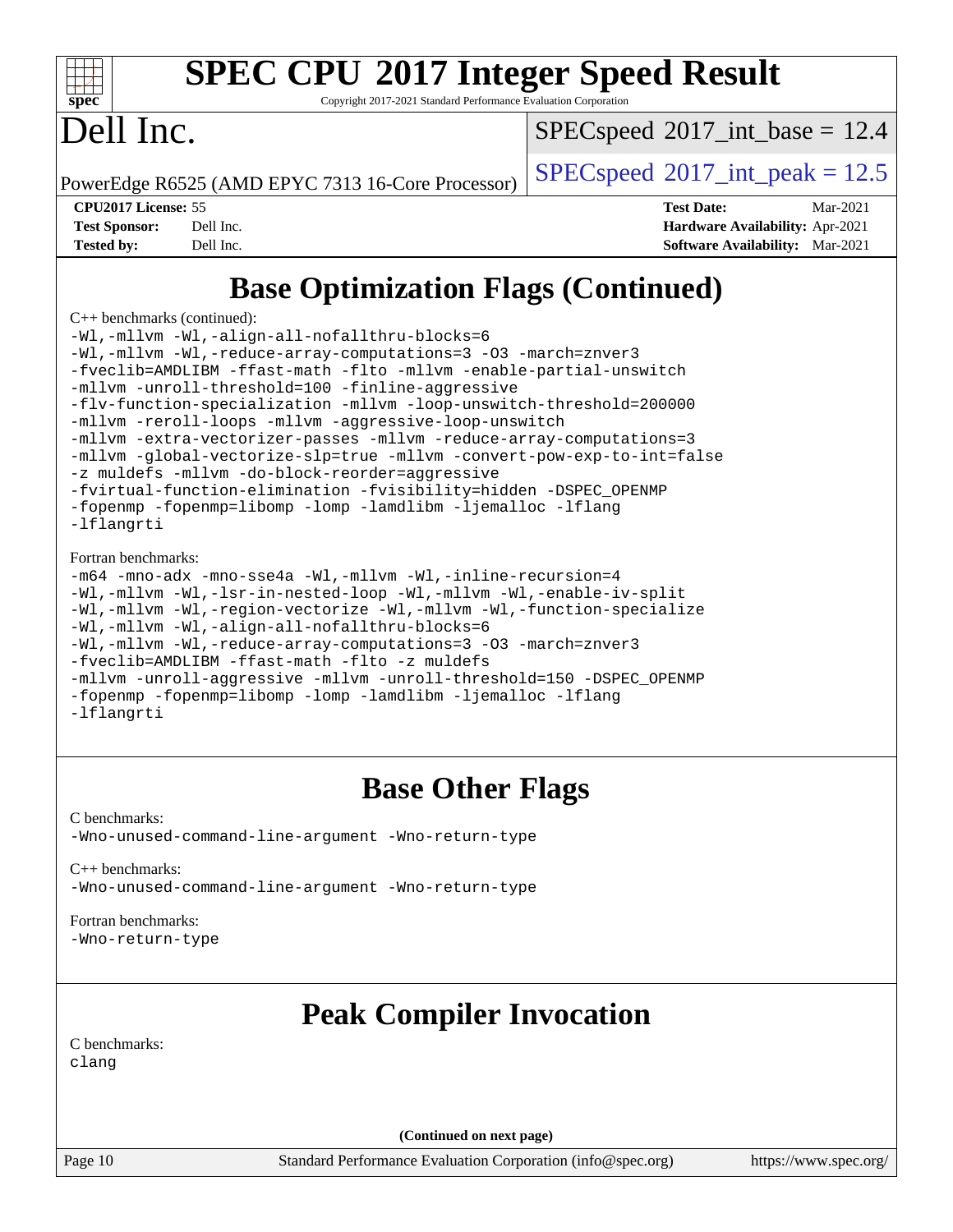#### $\pm\pm\prime$ **[spec](http://www.spec.org/)**

# **[SPEC CPU](http://www.spec.org/auto/cpu2017/Docs/result-fields.html#SPECCPU2017IntegerSpeedResult)[2017 Integer Speed Result](http://www.spec.org/auto/cpu2017/Docs/result-fields.html#SPECCPU2017IntegerSpeedResult)**

Copyright 2017-2021 Standard Performance Evaluation Corporation

### Dell Inc.

 $SPEC speed$ <sup>®</sup> $2017$ \_int\_base = 12.4

PowerEdge R6525 (AMD EPYC 7313 16-Core Processor) [SPECspeed](http://www.spec.org/auto/cpu2017/Docs/result-fields.html#SPECspeed2017intpeak)<sup>®</sup>[2017\\_int\\_peak = 1](http://www.spec.org/auto/cpu2017/Docs/result-fields.html#SPECspeed2017intpeak)2.5

**[CPU2017 License:](http://www.spec.org/auto/cpu2017/Docs/result-fields.html#CPU2017License)** 55 **[Test Date:](http://www.spec.org/auto/cpu2017/Docs/result-fields.html#TestDate)** Mar-2021 **[Test Sponsor:](http://www.spec.org/auto/cpu2017/Docs/result-fields.html#TestSponsor)** Dell Inc. **[Hardware Availability:](http://www.spec.org/auto/cpu2017/Docs/result-fields.html#HardwareAvailability)** Apr-2021 **[Tested by:](http://www.spec.org/auto/cpu2017/Docs/result-fields.html#Testedby)** Dell Inc. **[Software Availability:](http://www.spec.org/auto/cpu2017/Docs/result-fields.html#SoftwareAvailability)** Mar-2021

### **[Peak Compiler Invocation \(Continued\)](http://www.spec.org/auto/cpu2017/Docs/result-fields.html#PeakCompilerInvocation)**

[C++ benchmarks:](http://www.spec.org/auto/cpu2017/Docs/result-fields.html#CXXbenchmarks) [clang++](http://www.spec.org/cpu2017/results/res2021q1/cpu2017-20210315-25315.flags.html#user_CXXpeak_clang-cpp)

[Fortran benchmarks](http://www.spec.org/auto/cpu2017/Docs/result-fields.html#Fortranbenchmarks): [flang](http://www.spec.org/cpu2017/results/res2021q1/cpu2017-20210315-25315.flags.html#user_FCpeak_flang)

#### **[Peak Portability Flags](http://www.spec.org/auto/cpu2017/Docs/result-fields.html#PeakPortabilityFlags)**

Same as Base Portability Flags

### **[Peak Optimization Flags](http://www.spec.org/auto/cpu2017/Docs/result-fields.html#PeakOptimizationFlags)**

[C benchmarks](http://www.spec.org/auto/cpu2017/Docs/result-fields.html#Cbenchmarks):

| $600.$ perlbench s: $-m64$ -mno-adx -mno-sse4a -Wl,-allow-multiple-definition<br>-Wl,-mllvm -Wl,-enable-licm-vrp<br>-Wl,-mllvm -Wl,-function-specialize<br>-Wl,-mllvm -Wl,-align-all-nofallthru-blocks=6<br>-Wl,-mllvm -Wl,-reduce-array-computations=3 -Ofast<br>-march=znver3 -fveclib=AMDLIBM -ffast-math -flto<br>-fstruct-layout=5 -mllvm -unroll-threshold=50<br>-fremap-arrays -flv-function-specialization<br>-mllvm -inline-threshold=1000 -mllvm -enable-qvn-hoist<br>-mllvm -global-vectorize-slp=true<br>-mllvm -function-specialize -mllvm -enable-licm-vrp<br>-mllvm -reduce-array-computations=3 -DSPEC_OPENMP -fopenmp |  |  |  |  |
|----------------------------------------------------------------------------------------------------------------------------------------------------------------------------------------------------------------------------------------------------------------------------------------------------------------------------------------------------------------------------------------------------------------------------------------------------------------------------------------------------------------------------------------------------------------------------------------------------------------------------------------|--|--|--|--|
| -fopenmp=libomp -lomp -lamdlibm -ljemalloc -lflang                                                                                                                                                                                                                                                                                                                                                                                                                                                                                                                                                                                     |  |  |  |  |
| $602.\text{gcc}\text{ s}$ : Same as $600.\text{perlbench}\text{ s}$                                                                                                                                                                                                                                                                                                                                                                                                                                                                                                                                                                    |  |  |  |  |
| $605 \text{.mcf}\text{-}s$ : Same as $600 \text{.perlbench}$ s                                                                                                                                                                                                                                                                                                                                                                                                                                                                                                                                                                         |  |  |  |  |
| $625.x264_s$ : Same as $600.$ perlbench s                                                                                                                                                                                                                                                                                                                                                                                                                                                                                                                                                                                              |  |  |  |  |
| $657.xz$ _s: basepeak = yes                                                                                                                                                                                                                                                                                                                                                                                                                                                                                                                                                                                                            |  |  |  |  |
| $C++$ benchmarks:                                                                                                                                                                                                                                                                                                                                                                                                                                                                                                                                                                                                                      |  |  |  |  |
| $620.0$ mnetpp_s: $-m64$ $-std=c++98$ $-mno-adx$ $-mno-sse4a$<br>-Wl,-mllvm -Wl,-do-block-reorder=aggressive<br>-Wl,-mllvm -Wl,-function-specialize<br>-Wl,-mllvm -Wl,-align-all-nofallthru-blocks=6                                                                                                                                                                                                                                                                                                                                                                                                                                   |  |  |  |  |
| (Continued on next page)                                                                                                                                                                                                                                                                                                                                                                                                                                                                                                                                                                                                               |  |  |  |  |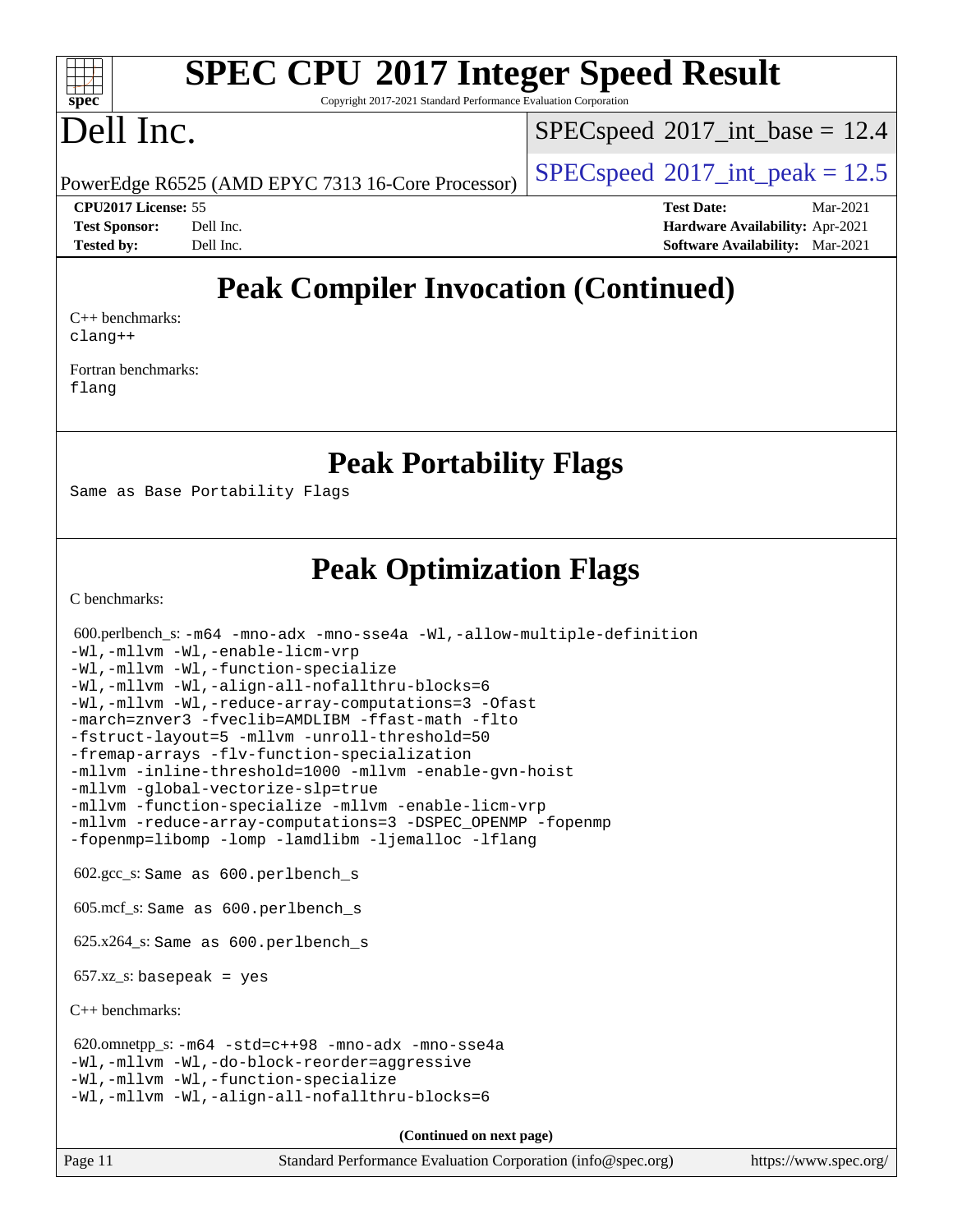| spe<br>۴<br>Ľ |  |  |  |  |  |  |
|---------------|--|--|--|--|--|--|

Copyright 2017-2021 Standard Performance Evaluation Corporation

## Dell Inc.

 $SPECspeed^{\circ}2017\_int\_base = 12.4$  $SPECspeed^{\circ}2017\_int\_base = 12.4$ 

PowerEdge R6525 (AMD EPYC 7313 16-Core Processor)  $\left|$  [SPECspeed](http://www.spec.org/auto/cpu2017/Docs/result-fields.html#SPECspeed2017intpeak)®[2017\\_int\\_peak = 1](http://www.spec.org/auto/cpu2017/Docs/result-fields.html#SPECspeed2017intpeak)2.5

**[CPU2017 License:](http://www.spec.org/auto/cpu2017/Docs/result-fields.html#CPU2017License)** 55 **[Test Date:](http://www.spec.org/auto/cpu2017/Docs/result-fields.html#TestDate)** Mar-2021 **[Test Sponsor:](http://www.spec.org/auto/cpu2017/Docs/result-fields.html#TestSponsor)** Dell Inc. **[Hardware Availability:](http://www.spec.org/auto/cpu2017/Docs/result-fields.html#HardwareAvailability)** Apr-2021 **[Tested by:](http://www.spec.org/auto/cpu2017/Docs/result-fields.html#Testedby)** Dell Inc. **[Software Availability:](http://www.spec.org/auto/cpu2017/Docs/result-fields.html#SoftwareAvailability)** Mar-2021

### **[Peak Optimization Flags \(Continued\)](http://www.spec.org/auto/cpu2017/Docs/result-fields.html#PeakOptimizationFlags)**

620.omnetpp\_s (continued):

[-Wl,-mllvm -Wl,-reduce-array-computations=3](http://www.spec.org/cpu2017/results/res2021q1/cpu2017-20210315-25315.flags.html#user_peakEXTRA_LDFLAGS620_omnetpp_s_F-reduce-array-computations_b882aefe7a5dda4e33149f6299762b9a720dace3e498e13756f4c04e5a19edf5315c1f3993de2e61ec41e8c206231f84e05da7040e1bb5d69ba27d10a12507e4) [-Ofast](http://www.spec.org/cpu2017/results/res2021q1/cpu2017-20210315-25315.flags.html#user_peakCXXOPTIMIZE620_omnetpp_s_aocc-Ofast) [-march=znver3](http://www.spec.org/cpu2017/results/res2021q1/cpu2017-20210315-25315.flags.html#user_peakCXXOPTIMIZE620_omnetpp_s_aocc-march) [-fveclib=AMDLIBM](http://www.spec.org/cpu2017/results/res2021q1/cpu2017-20210315-25315.flags.html#user_peakCXXOPTIMIZE620_omnetpp_s_F-fveclib) [-ffast-math](http://www.spec.org/cpu2017/results/res2021q1/cpu2017-20210315-25315.flags.html#user_peakCXXOPTIMIZE620_omnetpp_s_aocc-ffast-math) [-flto](http://www.spec.org/cpu2017/results/res2021q1/cpu2017-20210315-25315.flags.html#user_peakCXXOPTIMIZE620_omnetpp_s_aocc-flto) [-finline-aggressive](http://www.spec.org/cpu2017/results/res2021q1/cpu2017-20210315-25315.flags.html#user_peakCXXOPTIMIZE620_omnetpp_s_F-finline-aggressive) [-mllvm -unroll-threshold=100](http://www.spec.org/cpu2017/results/res2021q1/cpu2017-20210315-25315.flags.html#user_peakCXXOPTIMIZE620_omnetpp_s_F-unroll-threshold) [-flv-function-specialization](http://www.spec.org/cpu2017/results/res2021q1/cpu2017-20210315-25315.flags.html#user_peakCXXOPTIMIZE620_omnetpp_s_F-flv-function-specialization) [-mllvm -enable-licm-vrp](http://www.spec.org/cpu2017/results/res2021q1/cpu2017-20210315-25315.flags.html#user_peakCXXOPTIMIZE620_omnetpp_s_F-enable-licm-vrp_82fd83574dee81d8c8043a1355024a53ba7c23d449242d72368fd778ae4cd8625fb6c8e473e88c632367ccc13b0c321b9a13b8db897fcfc1592cf0205fd356b5) [-mllvm -reroll-loops](http://www.spec.org/cpu2017/results/res2021q1/cpu2017-20210315-25315.flags.html#user_peakCXXOPTIMIZE620_omnetpp_s_F-reroll-loops) [-mllvm -aggressive-loop-unswitch](http://www.spec.org/cpu2017/results/res2021q1/cpu2017-20210315-25315.flags.html#user_peakCXXOPTIMIZE620_omnetpp_s_F-aggressive-loop-unswitch_abd8177005d493f9a81f88ae32814acdc0422950e54bc53b0605c538e2e7549eb43d48c826089056b98aa2f0c142dc7ed1401fa1c97db9286a8c3ff748437b59) [-mllvm -reduce-array-computations=3](http://www.spec.org/cpu2017/results/res2021q1/cpu2017-20210315-25315.flags.html#user_peakCXXOPTIMIZE620_omnetpp_s_F-reduce-array-computations) [-mllvm -global-vectorize-slp=true](http://www.spec.org/cpu2017/results/res2021q1/cpu2017-20210315-25315.flags.html#user_peakCXXOPTIMIZE620_omnetpp_s_F-global-vectorize-slp_f701c289ed3fc79483844cad3672606d268e3123d2651e764a36e57810b634b30ff7af25c43ce4288d0e4c1cc47ba156fce6ed971bc0d0e53c4c557f353d3dec) [-mllvm -do-block-reorder=aggressive](http://www.spec.org/cpu2017/results/res2021q1/cpu2017-20210315-25315.flags.html#user_peakEXTRA_CXXFLAGS620_omnetpp_s_F-do-block-reorder) [-fvirtual-function-elimination](http://www.spec.org/cpu2017/results/res2021q1/cpu2017-20210315-25315.flags.html#user_peakEXTRA_CXXFLAGS620_omnetpp_s_F-fvirtual-function-elimination) [-fvisibility=hidden](http://www.spec.org/cpu2017/results/res2021q1/cpu2017-20210315-25315.flags.html#user_peakEXTRA_CXXFLAGS620_omnetpp_s_F-fvisibility) [-DSPEC\\_OPENMP](http://www.spec.org/cpu2017/results/res2021q1/cpu2017-20210315-25315.flags.html#suite_peakEXTRA_OPTIMIZE620_omnetpp_s_DSPEC_OPENMP) [-fopenmp](http://www.spec.org/cpu2017/results/res2021q1/cpu2017-20210315-25315.flags.html#user_peakEXTRA_OPTIMIZE620_omnetpp_s_aocc-fopenmp) [-fopenmp=libomp](http://www.spec.org/cpu2017/results/res2021q1/cpu2017-20210315-25315.flags.html#user_peakEXTRA_LIBS620_omnetpp_s_aocc-fopenmp_3eb6ab80166bcc84161ff8c20c8d5bc344f88119f45620444596454f7d72e99b7a0ceefc2d1b4d190bd07306bbfdfc20f11f5a2dc69c9b03c72239f8406741c3) [-lomp](http://www.spec.org/cpu2017/results/res2021q1/cpu2017-20210315-25315.flags.html#user_peakEXTRA_LIBS620_omnetpp_s_F-lomp) [-lamdlibm](http://www.spec.org/cpu2017/results/res2021q1/cpu2017-20210315-25315.flags.html#user_peakEXTRA_LIBS620_omnetpp_s_F-lamdlibm) [-ljemalloc](http://www.spec.org/cpu2017/results/res2021q1/cpu2017-20210315-25315.flags.html#user_peakEXTRA_LIBS620_omnetpp_s_jemalloc-lib) [-lflang](http://www.spec.org/cpu2017/results/res2021q1/cpu2017-20210315-25315.flags.html#user_peakEXTRA_LIBS620_omnetpp_s_F-lflang)

 $623.xalanchmk s: basepeak = yes$ 

631.deepsjeng\_s: basepeak = yes

641.leela\_s: Same as 620.omnetpp\_s

[Fortran benchmarks](http://www.spec.org/auto/cpu2017/Docs/result-fields.html#Fortranbenchmarks):

648.exchange2\_s: basepeak = yes

#### **[Peak Other Flags](http://www.spec.org/auto/cpu2017/Docs/result-fields.html#PeakOtherFlags)**

[C benchmarks](http://www.spec.org/auto/cpu2017/Docs/result-fields.html#Cbenchmarks): [-Wno-unused-command-line-argument](http://www.spec.org/cpu2017/results/res2021q1/cpu2017-20210315-25315.flags.html#user_CCpeak_F-Wno-unused-command-line-argument) [-Wno-return-type](http://www.spec.org/cpu2017/results/res2021q1/cpu2017-20210315-25315.flags.html#user_CCpeak_F-Waocc-no-return-type)

[C++ benchmarks:](http://www.spec.org/auto/cpu2017/Docs/result-fields.html#CXXbenchmarks) [-Wno-unused-command-line-argument](http://www.spec.org/cpu2017/results/res2021q1/cpu2017-20210315-25315.flags.html#user_CXXpeak_F-Wno-unused-command-line-argument) [-Wno-return-type](http://www.spec.org/cpu2017/results/res2021q1/cpu2017-20210315-25315.flags.html#user_CXXpeak_F-Waocc-no-return-type)

#### [Fortran benchmarks](http://www.spec.org/auto/cpu2017/Docs/result-fields.html#Fortranbenchmarks):

[-Wno-return-type](http://www.spec.org/cpu2017/results/res2021q1/cpu2017-20210315-25315.flags.html#user_FCpeak_F-Waocc-no-return-type)

[The flags files that were used to format this result can be browsed at](tmsearch) <http://www.spec.org/cpu2017/flags/aocc300-flags-A1.html> <http://www.spec.org/cpu2017/flags/Dell-Platform-Flags-PowerEdge-AMD-Milan-rev1.0.html>

[You can also download the XML flags sources by saving the following links:](tmsearch)

<http://www.spec.org/cpu2017/flags/aocc300-flags-A1.xml>

<http://www.spec.org/cpu2017/flags/Dell-Platform-Flags-PowerEdge-AMD-Milan-rev1.0.xml>